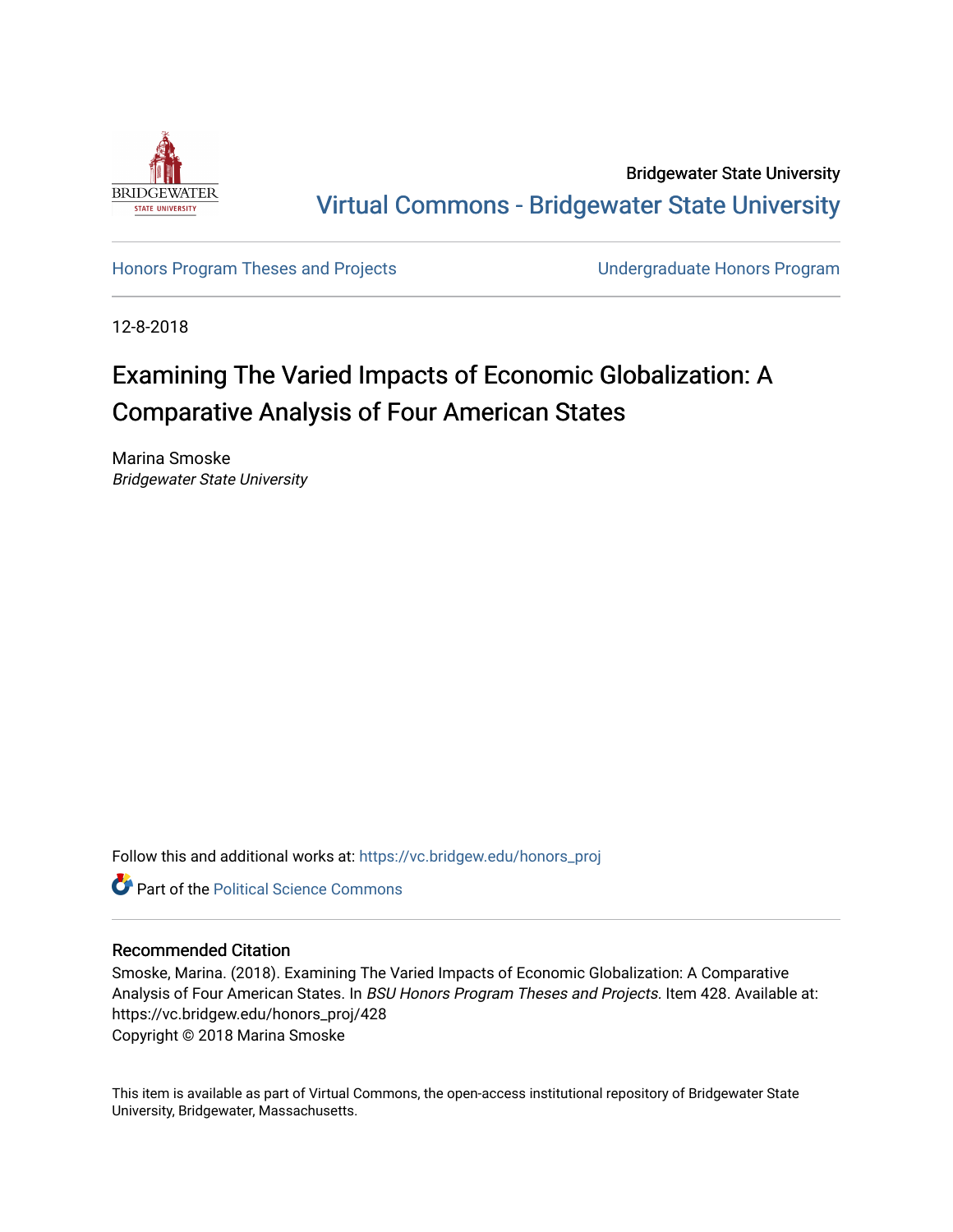# EXAMINING THE VARIED IMPACTS OF ECONOMIC GLOBALIZATION: A COMPARATIVE ANALYSIS OF FOUR AMERICAN STATES

Marina Smoske

Submitted in Partial Completion of the Requirements for Commonwealth Honors in Political Science

Bridgewater State University

December 8, 2018

Dr. Shaheen Mozaffar, Thesis Advisor Dr. Inkyoung Kim, Committee Member Dr. Rachel Navarre, Committee Member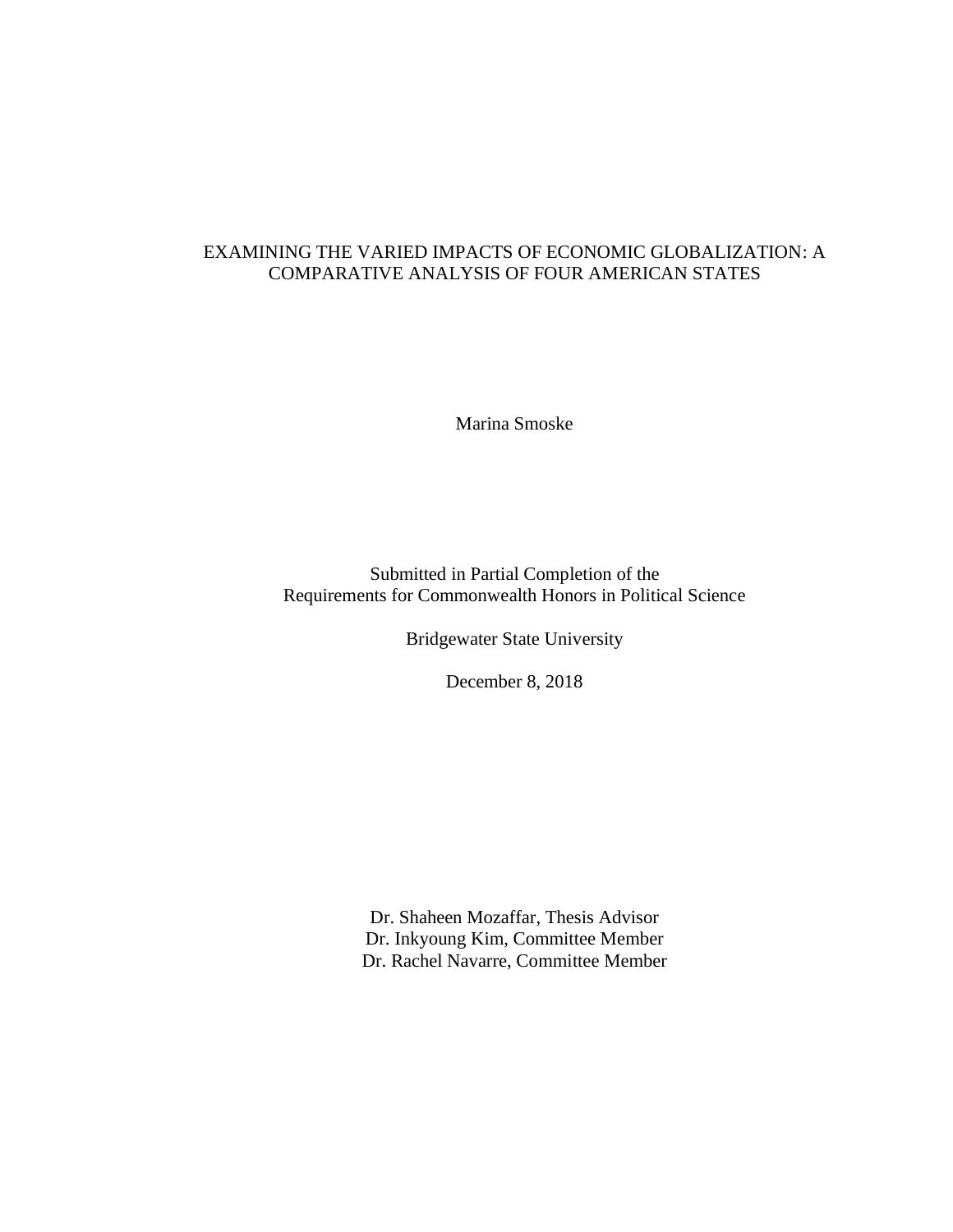# **I. Introduction**

As a subject of extensive scholarship and a potent political buzzword, globalization is a deeply polarizing concept that inspires conflicting views about its effects. In the United States, popular debate often describes globalization as having uniformly positive or negative impacts on the country's economic health. This line of reasoning is employed particularly with respect to shifts in the labor market and its implications on Americans' economic prosperity. This reasoning, however, is not a theoretically sound or an empirically useful way to describe and understand the economic impact of globalization, for it implies that a complex, multifaceted phenomenon produces uniform results (whether positive or negative) and neglects consideration of factors that mediate the impact of globalization. This binary approach, moreover, leads to highly simplified explanations of the current social, economic and political divisions in the United States.

To address these problems, this thesis first reframes the conventional binary approach to globalization to argue that the impact of globalization is mediated by the variations in the economic contexts of American states. To validate my revised approach, I present and analyze data on the impact of globalization with respect to the inward foreign-direct investment (FDI) on employment Colorado, Georgia, Ohio, and Texas. I then elaborate on the implications of this analysis by discussing how it helps a more nuanced understanding of the current political and economic discontent in the United States.

The thesis is divided into 5 sections. In section 1, I critique the theoretical underpinnings of the popular debate surrounding the effects of globalization, and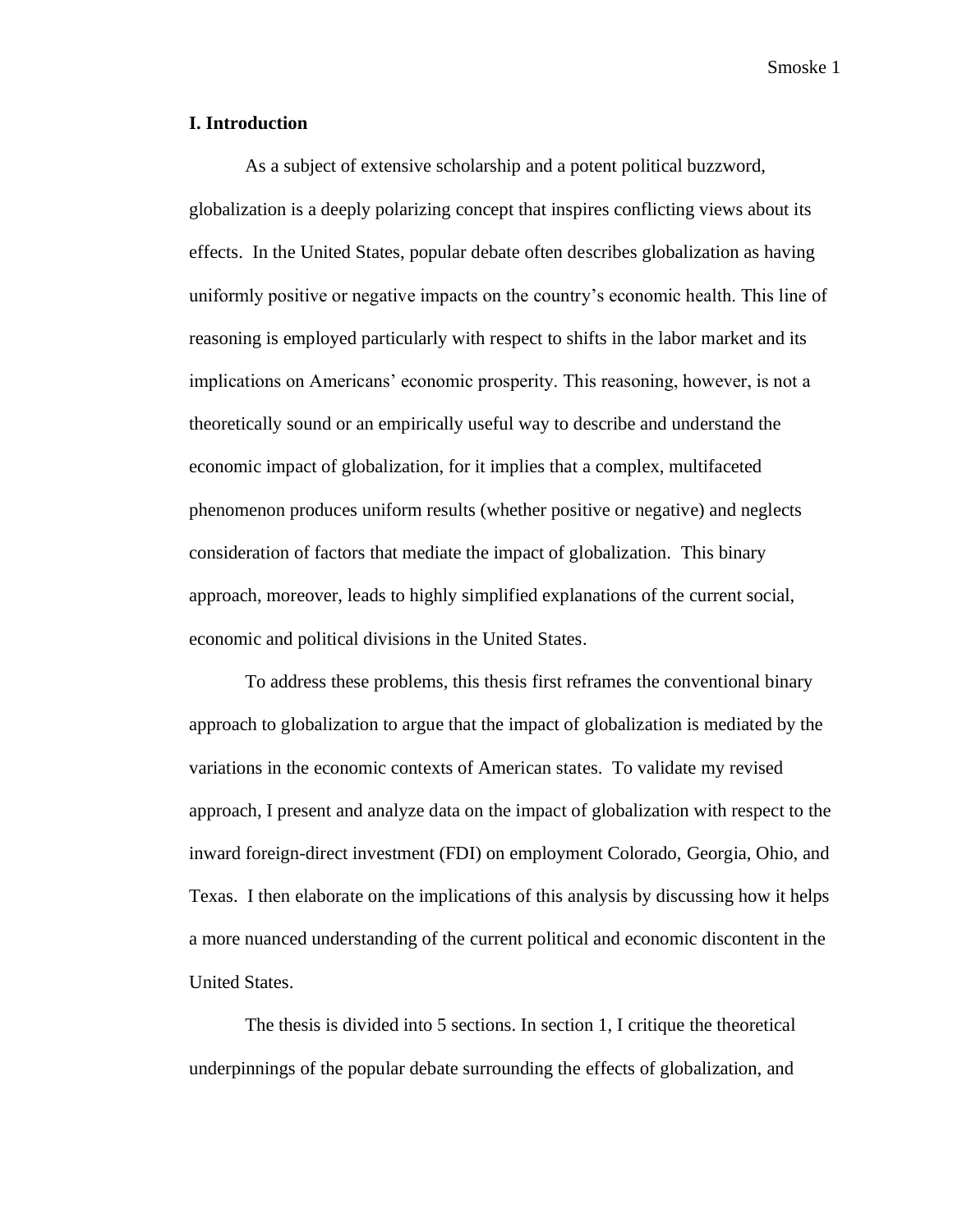propose an alternative theory. In section 2, I describe the data used to advance my argument and outline the methodology I applied to gauge the impact of globalization on the four states examined in the thesis. Section 3 contains my data analysis, where I describe the sectoral employment profile of each of the four states, then discuss the significance of foreign direct investment with respect to employment across 7 key economic sectors across the four states, placing heavy emphasis on the manufacturing sector. In section 4, I discuss at length the broader implications of the data, illustrating how the varied impact of foreign direct investment can explain much of the current political and economic discontent in the United States. Section 5 briefly summarizes the key findings from the data and its broader implications.

## **II. Theory**

In his book *Globalization and Its Discontents Revisited: Globalization in the Era of Trump*, Joseph Stiglitz notes that "honest academics have always pointed out that there would be winners and losers in globalization" (Stigliz 2017). Indeed, globalization scholarship thoroughly acknowledges the "uneven, differential, and dynamic" effects of globalization and its associated processes (Gumez 2017). In his seminal work *The Lexus and the Olive Tree*, Thomas Friedman advances the argument that globalization produces "lions" at the apex of the global economic order that prey upon "wounded gazelles," who lack the resources to keep pace with shifts in the global economy (Friedman 1999). He further categorizes globalization's "losers" in distinguishing two groups he refers to as "Turtles" and "Used-to-Be's"; the former is composed of the world's poorest in developing countries, while the latter are formerly economically stable, downwardly-mobile individuals with the means for political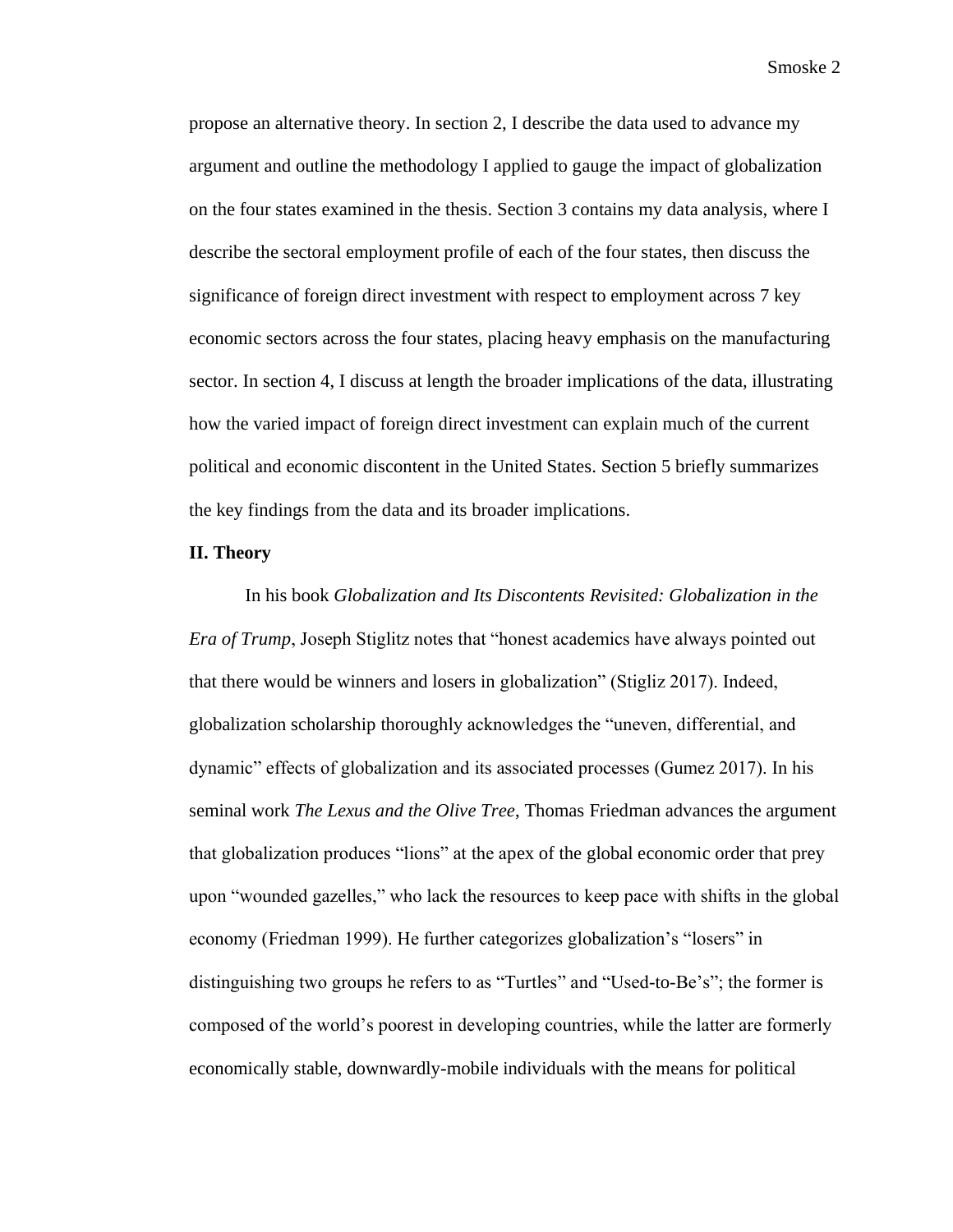organization (Friedman 1999). Joseph Stiglitz discusses the same phenomenon on a global scale by stressing the role of economic liberalization as managed by global financial institutions in deepening inequality between developed and developing countries (Stiglitz 2001).

Popular debate on globalization, however, does not always acknowledge the variable effects of globalization, and instead reduces a complex phenomenon to a single outcome that is either "positive" or "negative" with respect to economic prosperity. This linear explanation of globalization is not theoretically sound and is unhelpful in understanding the impact of globalization in the United States. This line of popular reasoning is depicted in Figure 1.

#### *Figure 1 Goes Here*

In the United States, many of the predominant narratives on the impact of globalization on the US economy are consistent with this flawed line of reasoning. Many who subscribe to the belief of uniformly negative outcomes emphasize widespread job loss and labor outsourcing, as well as the decline of traditional bluecollar industry as a result of increased foreign competition, among other economic and social ills. Those favoring positive outcomes of globalization cite job growth in skilled field such as Informational Technology (IT) or the United States capacity to attract foreign talent that enhances our innovative capacity. Such arguments, however, are theoretically flawed.

The theoretical problem arising from the assertion that globalization produces uniformly positive or negative effects is twofold. First, "positive" or "negative" arguments are value judgements that cannot be tested with empirical evidence.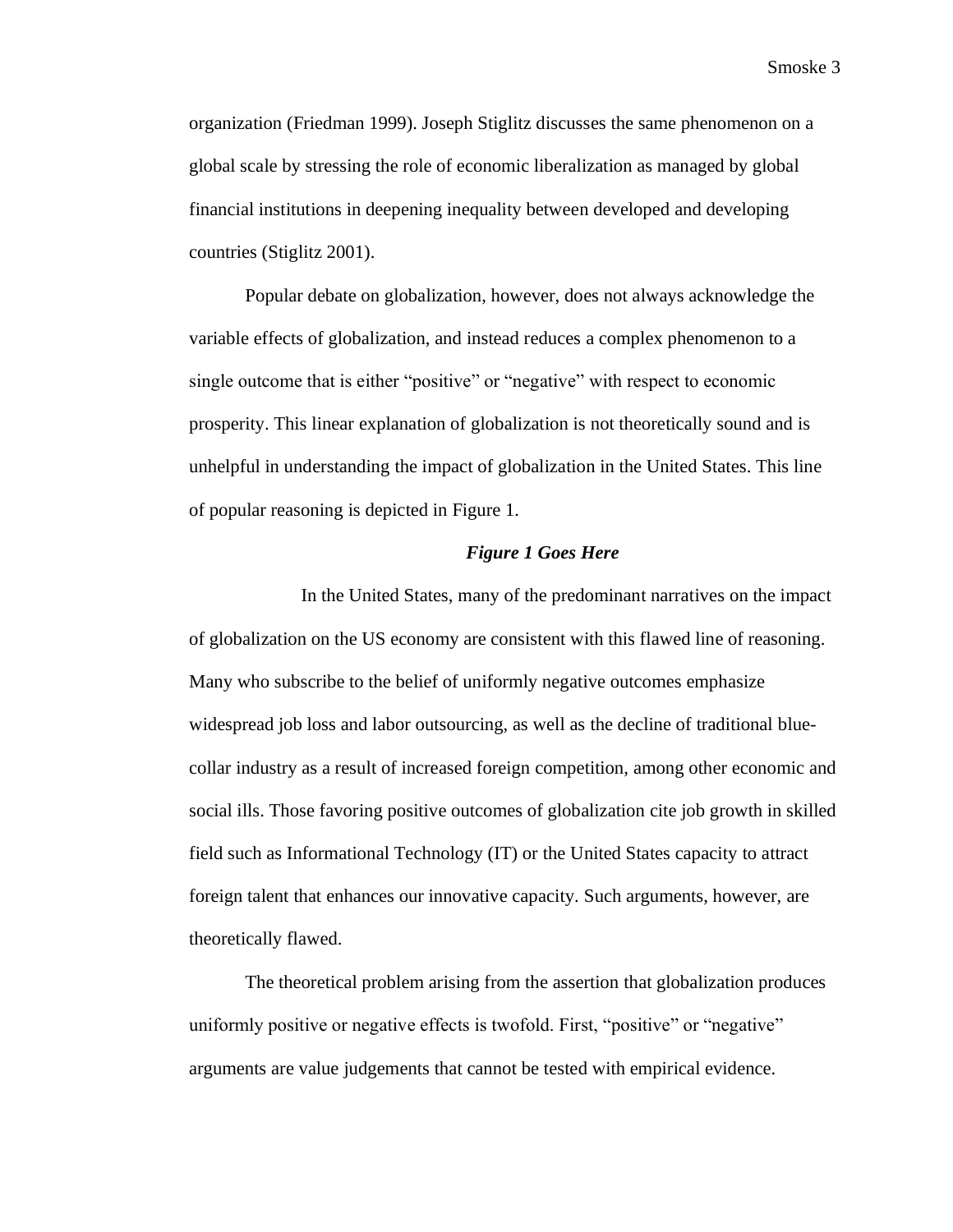Second, it is not logical that a complex and multidimensional phenomenon would produce a uniformly "positive" or "negative" outcome without some form of mediating influence, as illustrated in Figure 2.

# *Figure 2 Goes Here*

The inclusion of a mediating factor improves theoretical foundation for understanding the effects of globalization. However, it still neglects to identify the factors that mediate the impact of globalization in a nuanced way beyond the unhelpful binary view of "positive" and "negative." My theory thus reframes and improves upon this binary view, by arguing that the impact of globalization is mediated by contextual factors and results in different outcomes depending upon these factors. More specifically, I propose that the impact of globalization is mediated by economic context.

In the case of the United States, specifically, a better way to test the purportedly uniform effects of globalization is to examine its impact in relation to the differing economic contexts of individual American states. I focus on four states: Colorado, Georgia, Ohio, and Texas. I expect that the different economic contexts of each of these states will mediate the impact of globalization. This theoretical proposition is depicted in Figure 3.

# *Figure 3 Goes Here*

As a preliminary indication of my theoretical argument, my analysis will show that Foreign Direct Investment (FDI) as a measure of globalization supports 20.87% of Colorado's manufacturing sector employment. By contrast, FDI supports 60.04% of Ohio's manufacturing sector employment supported by FDI. This marked disparity is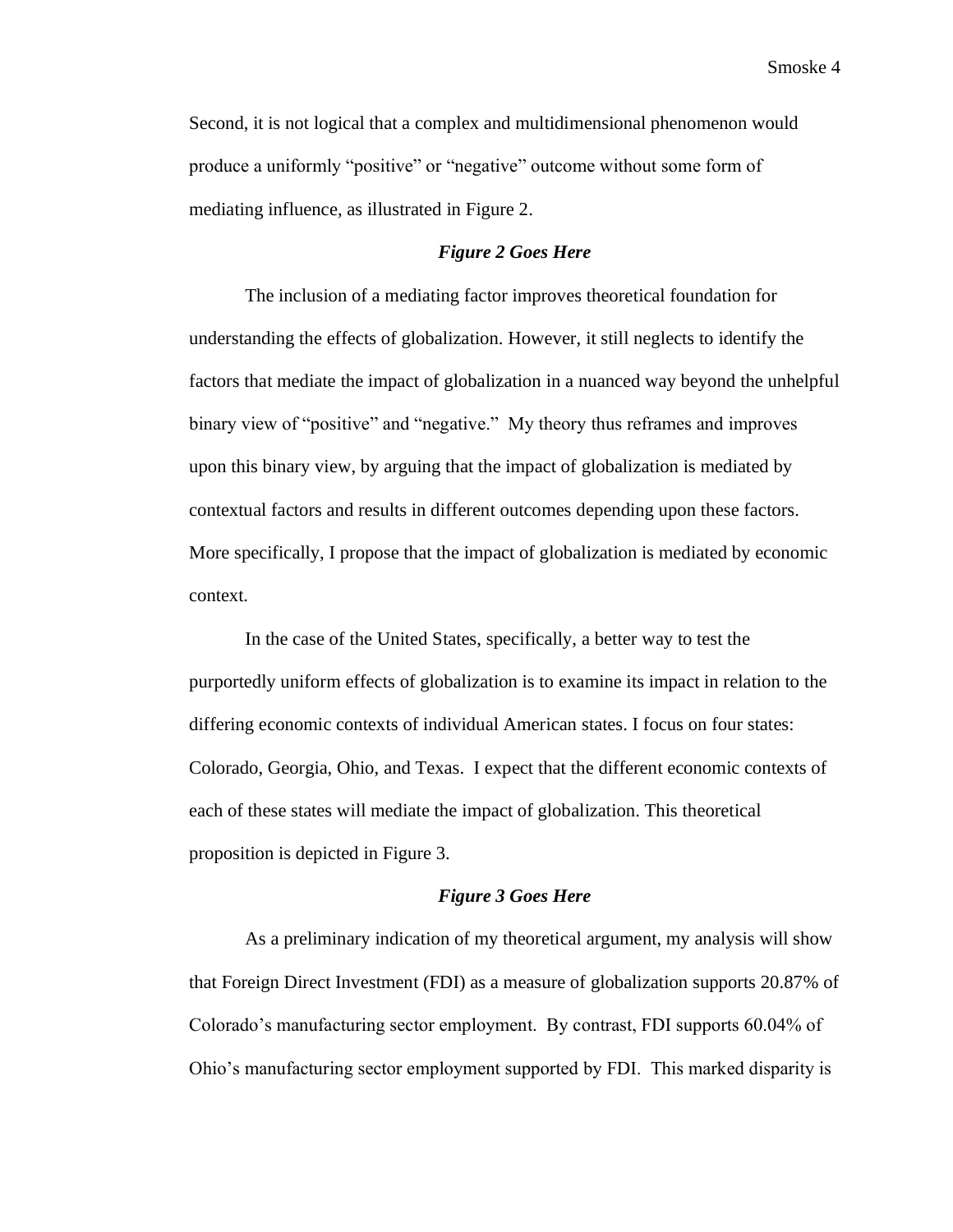attributable to the fact that, unlike Colorado, Ohio has historically possessed a robust manufacturing sector in America's industrial heartland.

The next section discusses the data and methodology used to gauge the impact of globalization on the four states used in my analysis.

#### **III. Data and Methodology**

While there are many ways to conceptualize and examine the processes of globalization, this thesis focuses on the economic dimension of globalization. Specifically, it examines the impact of economic globalization on individual American states through sectoral analysis of employment in select industries across four states: Colorado, Georgia, Ohio, and Texas. It uses Foreign Direct Investment (FDI) as a measure of economic globalization. Foreign Direct Investment is a simple and practical indicator of globalization because it represents the degree of international involvement in supporting the respective workforces and economic sectors of each of the four states. The thesis uses the structure of the workforce in economic sectors to measure employment in each of the four states. The impact of FDI on employment in different economic sectors is a particularly useful way to measure the impact of globalization for two reasons. First, it illustrates the composition of the job market and the relative importance of each sector for a state's economy. Second, it highlights the potential for workers to earn a living, which carries greater implications for Americans' economic security and wellbeing. Foreign Direct Investment and workforce structure facilitate uniform comparisons of otherwise diverse American states.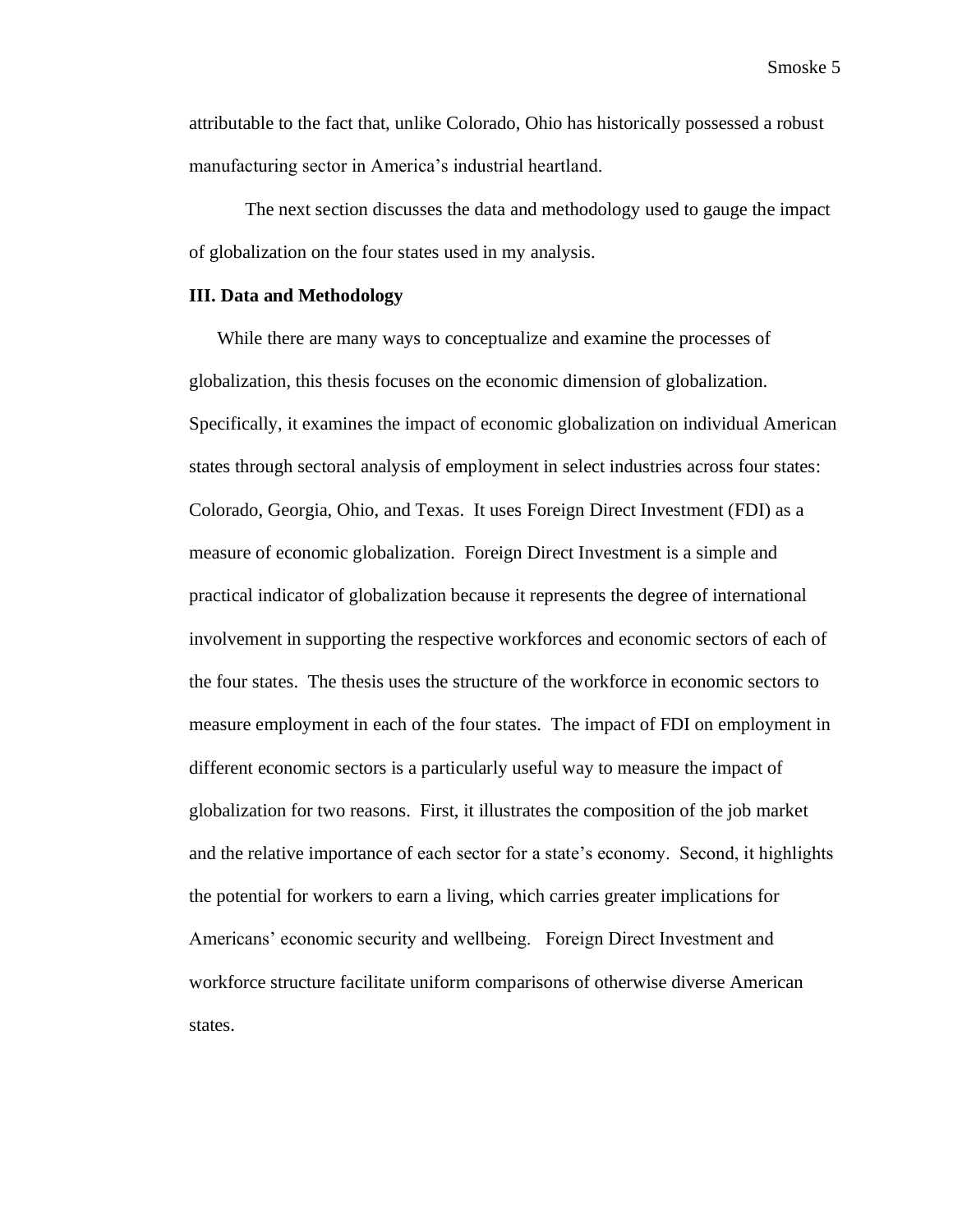All data pertaining to economic sectors are drawn from and organized according to the North American Industrial Classification System (NAICS). The NAICS is used for data collection across all federal bodies collecting employment statistics, making it the ideal for organizing the data for the thesis. The NAICS categorizes sectors and subsectors at multiple levels of aggregation; I limit my analysis to the highest level of aggregation in order to locate uniformly measured figures for both domestic employment and FDI-supported employment, as detailed sector data was not available. The eight sectors included in the analysis were identified as the largest recipients of FDI in the states examined. Thus, the scope of my analysis includes the following sectors: Finance and Insurance; Information; Professional and Scientific Services; Real Estate; Retail; Manufacturing; and Wholesale Trade. I also include an "Other" category, which encompasses all of the remaining nonagricultural NAICS sectors.

The source for the sector-specific employment data is the Bureau of Labor Statistics' Occupational Employment Statistics Program (OES). The OES publishes annual research estimate reports organized by NAICS sector. All domestic data were located within the OES research estimate archives. The source for the FDI-supported employment data is SelectUSA, a division of the United States Department of Commerce that promotes inward FDI flow. Using their Investment Data Tool, I located FDI employment data for each state and sector. Because OES Research Estimates are not available prior to the year 2012, and SelectUSA FDI data are not yet available for 2016 through 2018, I limit the scope of my analysis to the year 2015. While more recent data are available with respect to domestic employment, limiting my analysis to the year 2015 enables me to avoid the gaps in the FDI data and conduct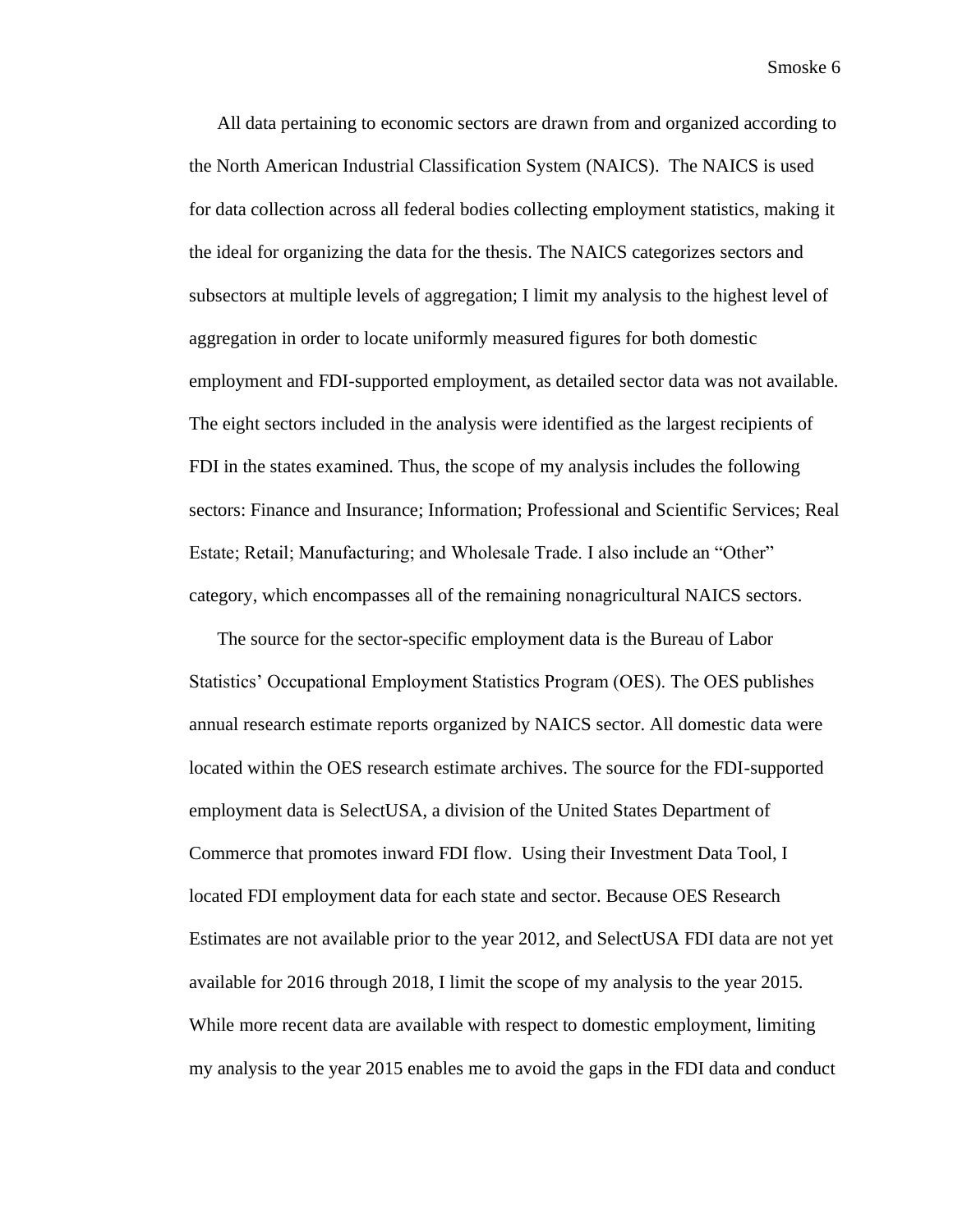uniform comparisons of domestic and FDI-supported employment data. Employment data for the year 2015 retains sufficient predictive power as the general trends observed within that time period have continued into future years. The total number of employees in each state's workforce was located using the Bureau of Labor Statistics' Economy at a Glance data tool.

The data used in this analysis begins with a sectoral breakdown of domestic employment in seven major industries for Colorado, Georgia, Ohio, and Texas. This includes the number and percentage of employees in each sector. I then present the percentage of each state's total workforce attributable to FDI. Finally, I present the number of FDI-supported employees and percentage of each sector's workforce supported by FDI in relation to total employment in each sector. The next section presents the data analysis.

#### **IV. Data Analysis**

Appendix 1 at the end of the document presents the full dataset for the analysis presented in this thesis. Table 1 reports data on the workforce profile of each of the four states examined in this thesis: Colorado, Georgia, Ohio, and Texas. It provides a baseline mapping of the total workforce and its breakdown by relevant economic sectors. The data show the number of employees in a given economic sector and the percentage of the state's total workforce represented by that sector. Because the baseline employment data is sourced from the BLS Occupational Employment Statistics Program, which encompasses all NAICS sectors, those represented in the table are identical to those highlighted by SelectUSA for attracting the largest share of foreign direct investment. The total and sectoral composition of the workforce in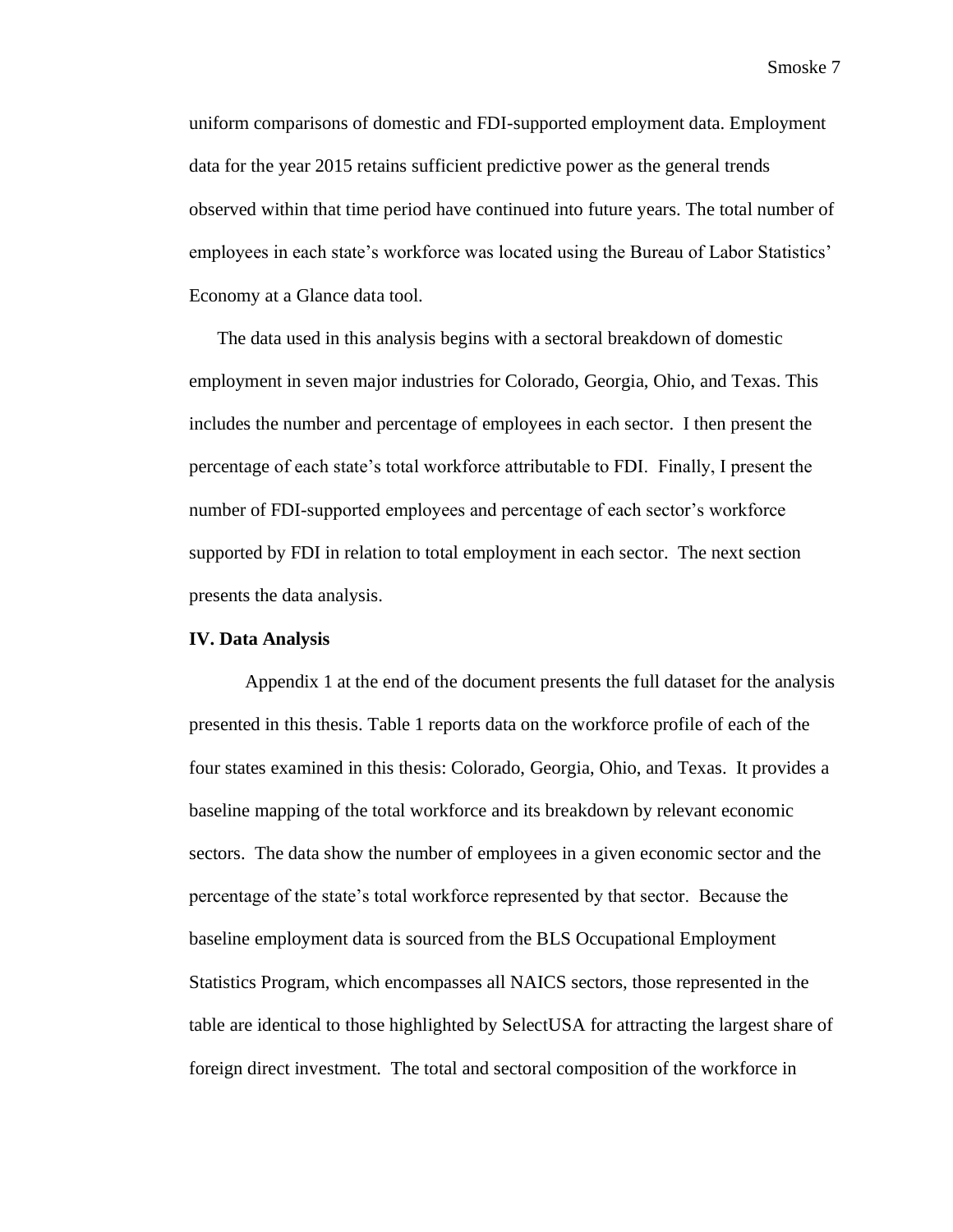Table 1 thus allows for optimal comparability between total employment figures and FDI-supported employment figures.

## *Table 1 Goes Here*

Immediately apparent in the sectoral breakdown of the workforce is that the vast majority of each state's employment is represented within the "Other" category, which houses an average of 64.27% of the states' labor force. This category encompasses the remaining nonagricultural NAICS sectors not identified by SelectUSA as significant recipients of FDI. For this reason, they are not the focus of this analysis.

In Colorado, the Profession, Scientific, and Technical Services sector, which employs 7.74% of the state's workforce, trails the Retail sector, which employs 9.68% of the state's workforce. However, Professional and Services sector is also the sector with a high concentration of workers in what are generally considered knowledgebased jobs; when combined with the share of the state's workforce in the knowledgebased Finance and Insurance sectors (3.86%) and the knowledge-based journalism, broadcasting and telecommunications-based Information sector (2.56%), the overall share of the Colorado's workforce in the post-modern technological and information based sectors of the state's economy is 13.86%. Comparison with the other states shows that Colorado's 13.86% share of the workforce in the knowledge-based sectors exceed those of Georgia (11.84%), Ohio (9.84%), and Texas (9.84%) in the corresponding knowledge-based sectors.

In Ohio, the largest share of the state's workforce is in manufacturing at 12.68%, attesting to Ohio's position as a historical manufacturing hub in America's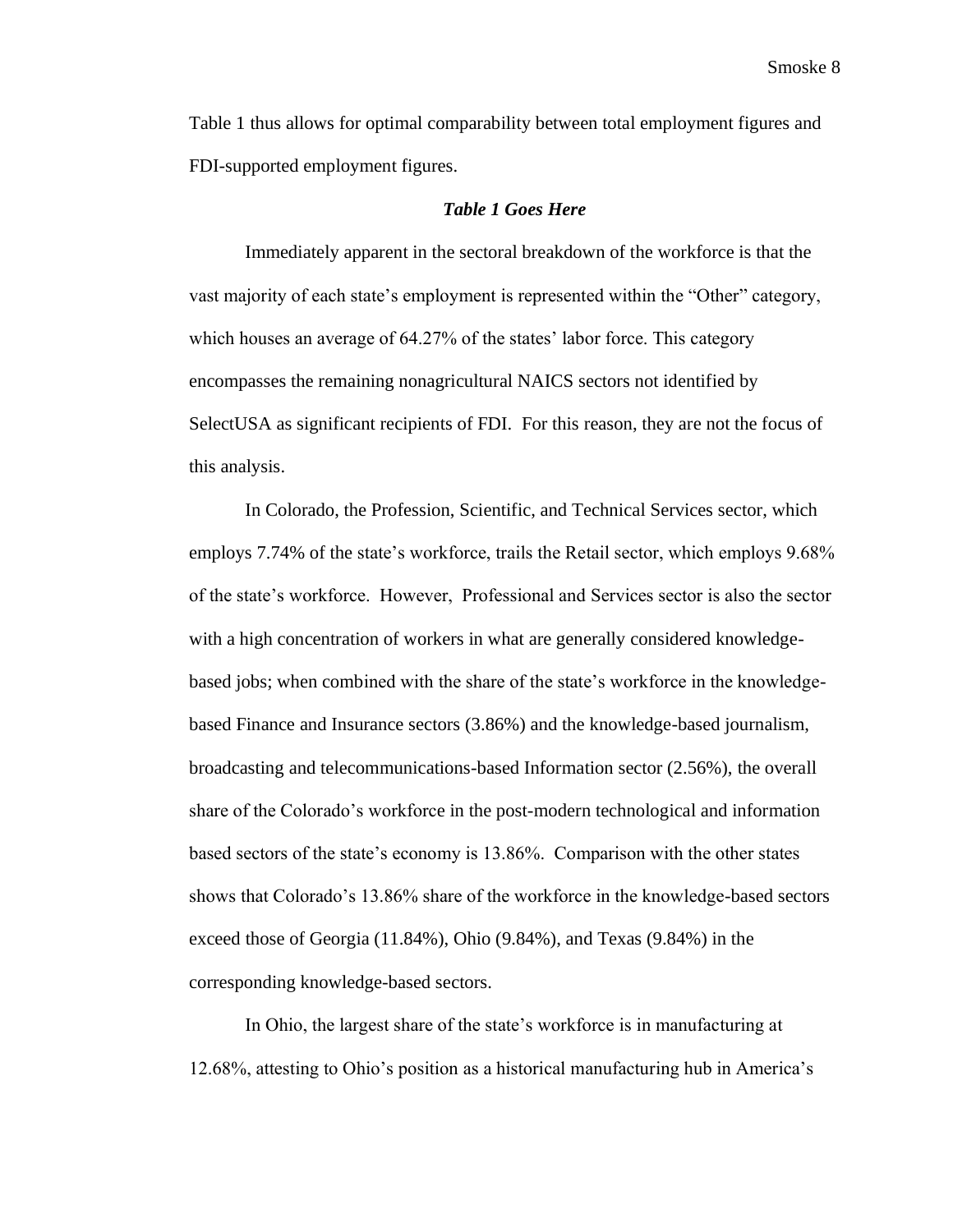industrial heartland. Notably, Ohio also has the lowest employment share in knowledge-based sectors (9.84%) of the four states, as noted above. While the Retail sector attracts the largest share of the workforce in both Georgia (10.70%) and (10.37%), the manufacturing sector in both states attracts the second largest share of the workforce at 8.33% and 7.15%, respectively. However, this is not comparable to the historical economic significance of the manufacturing sector in Ohio. Instead, the emergence of the manufacturing sectors in Georgia and Texas are attributable to more recent economic shifts associated with globalization, as I will elaborate upon below.

As summary indicators of economic structure, these data show notable differences in the economic composition between the four states. If my theoretical proposition that the impact of FDI is mediated by these economic differences is valid, then the impact of inward foreign direct investment should have varied impacts on employment in these sectors across the four states. I will now discuss the contribution of FDI to the total workforce of each of the four states. Figure 4 displays the data for this discussion.

#### *Figure 4 Goes Here*

Figure 4 illustrates the extent to which FDI-supported employment contributes to each state's total workforce. In Colorado, FDI contributes 103,000 jobs (3.79%) to the total workforce of 2,715,76. In Georgia, FDI-supported employment is slightly greater, with 222,220 jobs for its workforce of approximately 4,504,229 (5%). In Texas, FDI-supported employment is roughly comparable to Georgia's at 4.61%, with 586,000 FDI-sourced jobs out of a total of workforce of 12,496,106. Finally, Ohio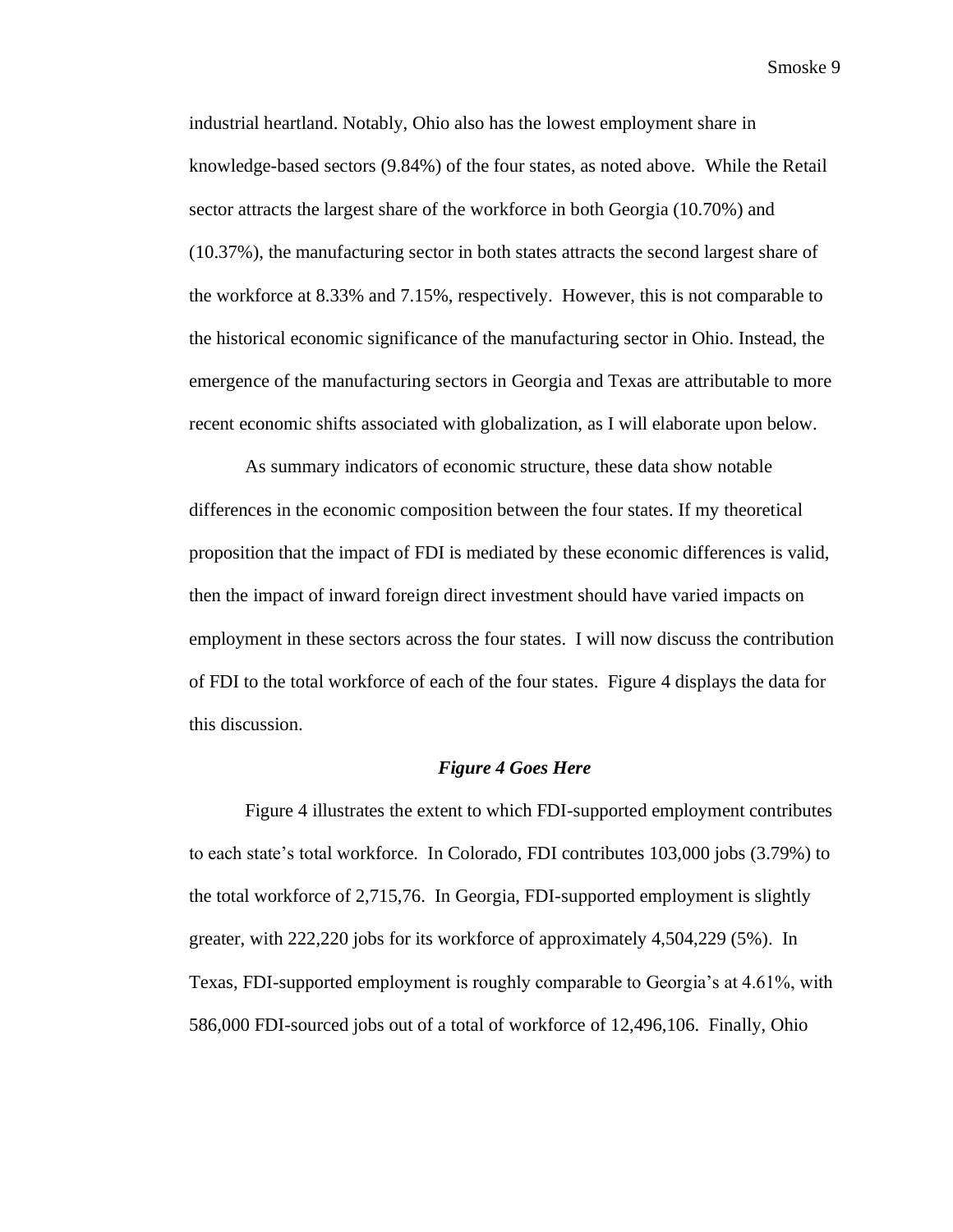with 526,600 FDI-supported jobs in its workforce of 5,416,220 has the largest share of FDI-supported employment at 9.72% of total employment.

A cursory examination of these figures might suggest that, in contributing a relatively small percentage to each of the four states' total workforce, FDI-supported employment is of little consequence in producing the hypothesized varied economic globalization outcomes. However, a closer look at the FDI contribution to state employment by economic sectors indicates more complex and nuanced results due to the varied economic contexts of each state.

The data in Table 2 help to illustrate this mediating role of varied economic contexts on the contribution of FDI to employment in the four states. I will provide an aggregate overview of the contribution of FDI to employment in individual economic sectors in Colorado, Georgia, Ohio, and Texas. I will then discuss in greater detail the contribution of FDI to the respective manufacturing sectors of these four states. While the significance of other sectors is not to be understated, both the theoretical literature and recent quantitative research suggest that the long-term vitality of manufacturing sector is of great consequence to the overall economic health of the United States (Muro et al. 2015). Moreover, the manufacturing sector is directly enmeshed with the core impending challenges facing the United States as a direct result of globalization, such as increasing skill requirements that displace traditional blue-collar laborers, increased international competition in historically prosperous industries, and accelerating rural-urban migration.

# *Table 2 Goes Here*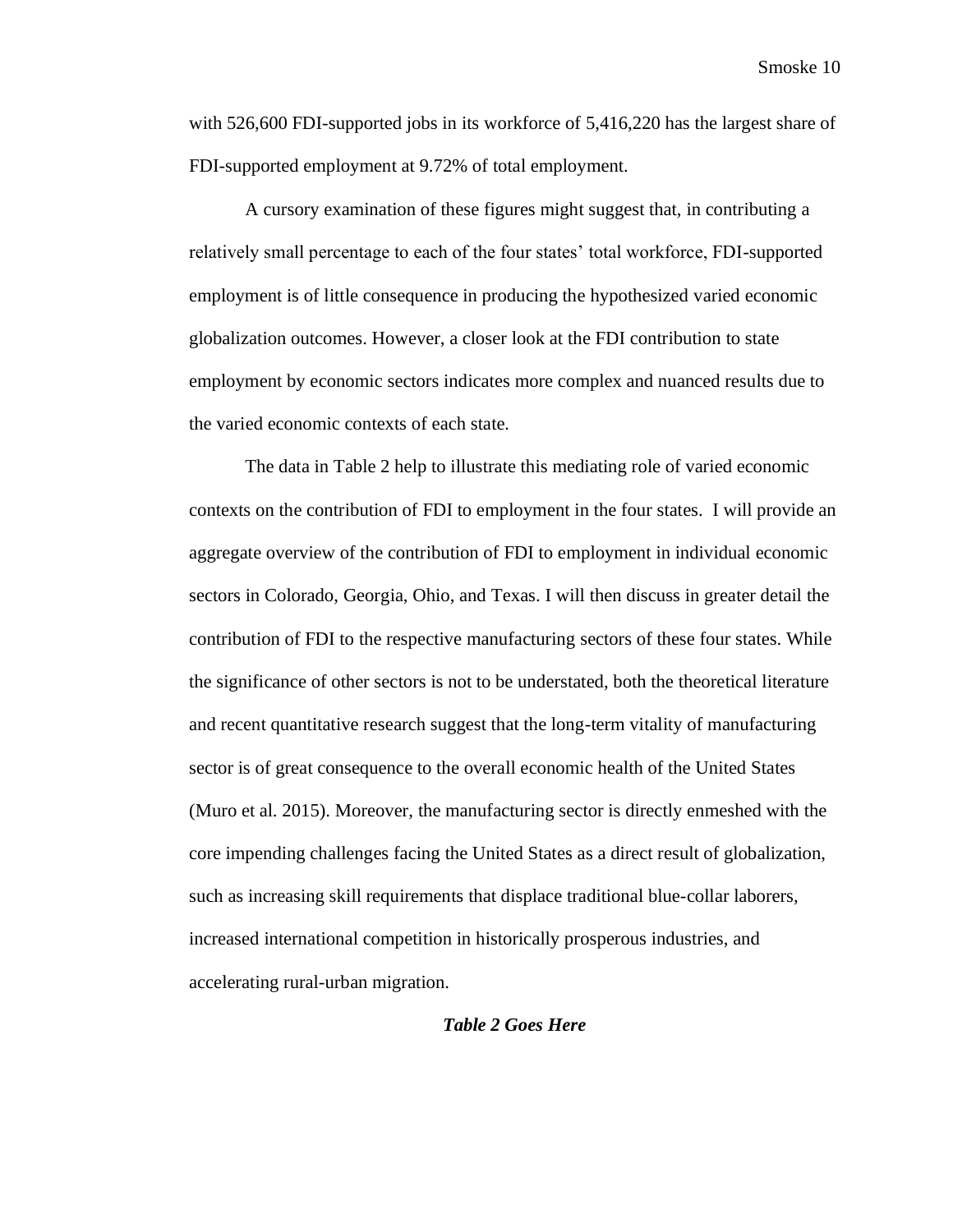A close examination of the data in Table 2 reveals meaningful variations among sectors and among the four states. Comprised of sectors identified by SelectUSA as having the largest concentration of FDI-supported employment, the data show the number of employees in FDI-supported jobs in a given sector, the percentage of each sector's total employment attributable to FDI-supported jobs, and the combined total of domestic and FDI-supported employees in each sector for the four states examined.

Overall, the substantial impact of FDI-supported employment in the manufacturing sector cannot be overstated in assessing globalization outcomes. Of the four states examined, it is the only sector that appears within the top two sectors by percentage of FDI employment (see Table 2). Notably, it is also the sector with the most FDI employment by percentage in all four states, with margins between manufacturing and the next highest sector by FDI employment as high as 8.9% in Colorado and 51.68% in Ohio.

Perhaps the most notable insight these data provide is the stark contrast between the significance of the FDI contribution to a given sector in a state's workforce and the perceived significance of FDI-supported employment when looking at the total percentage of FDI contribution to a state's total workforce; this phenomenon is most prominently represented in the case of manufacturing. For example, while only 3.79% of Colorado's total workforce is attributable to FDIsupported employment, (See Figure 4) more than 20% of Colorado's manufacturing sector employees are FDI-supported (See Table 2). Colorado, historically, has not had a robust manufacturing sector; that more than one-fifth of employment in its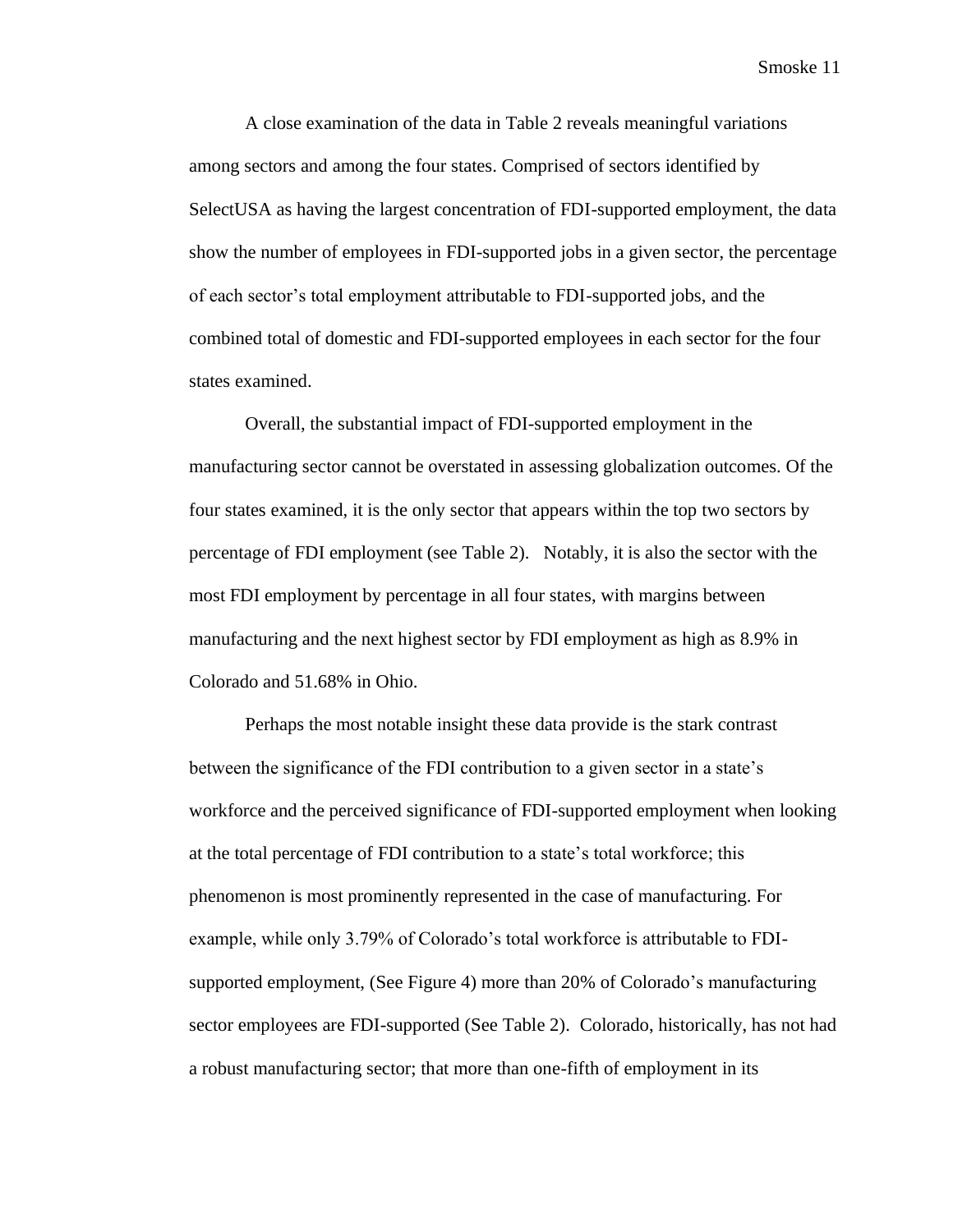manufacturing sector is attributable to FDI speaks to the scholarly consensus that globalization will have a substantial impact on the United States labor force through economic restructuring (Friedman 1999; Stiglitz 2017). Colorado exemplifies this phenomenon in that a sector of relatively small historical significance to the state economy now manifests a significant economic footprint in the state economy through FDI.

The economic activity of nascent industries occurring in Colorado is also visible in other states. The FDI-supported faction of the manufacturing sectors in Georgia and Texas are near-identical to that of Colorado, consisting of 20.85% and 20.23% FDI-supported employees, respectively. Like Colorado, these figures represent a fundamental change in economic structure, where "new economies" have developed with significant support from FDI.

By comparison, Ohio has a markedly-higher share of FDI-supported employment in manufacturing than Colorado, Georgia, and Texas. With 412,300 FDIsupported jobs in its manufacturing sector of 686,600 workers, over 60% of the state's manufacturing jobs are FDI-supported. This amounts to 7.61% of Ohio's total labor force being supported by FDI, compared to only 1.06% in Colorado, 1.74% in Georgia, and 1.45% in Texas. What differentiates Ohio from the other states examined is its historically strong manufacturing sector; the total percentage of the labor force in its manufacturing section as displayed in Table 1 reflects its greater significance to the state economy, overall. The greater contribution of FDI to manufacturing employment compared to that of Colorado, Georgia, and Texas can thus be attributed to differences in economic context. More specifically, the share of employment in manufacturing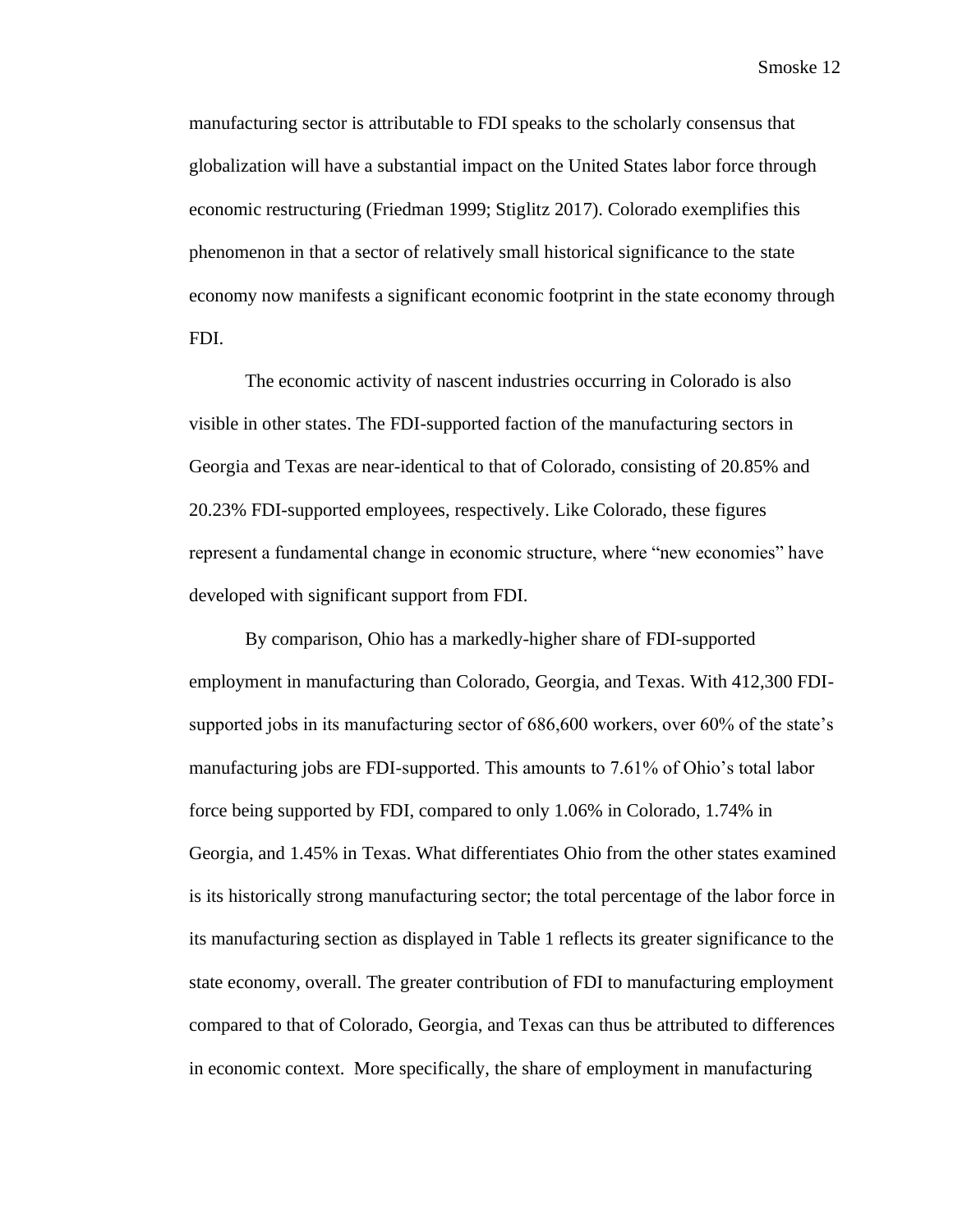attributable to FDI reflects the historical size and significance of the manufacturing sector in Ohio, thereby illustrating my central theoretical claim that the impact of globalization is mediated by economic context. In this case, the same process of globalization, measured by inward foreign direct investment, has produced vastly different contributions to employment because of the different economic contexts of the four states.

The central lesson to be drawn from the systematic data analysis presented in this section is that the differences in FDI employment contribution to the four states' economic structure produce correspondingly varied outcomes for different segments of the American population, resulting in the marked economic differences and sharp political divisions across multiple fronts. I elaborate on these larger social, economic and political implications of my data analysis in the next section.

#### **V. Implications**

As the data analysis in the previous section shows, while the FDI contribution to a state's total economy may appear to be small, the FDI contribution to employment in individual sectors is far from inconsequential. This impact is especially evident in the manufacturing sector, where over 20% of employees are supported by FDI in all four of the states examined. As a representative indicator of the larger phenomenon of shifting economic composition, the implications of FDI-supported employment in manufacturing are far-reaching. Specifically, the varied impact of FDI on the manufacturing sector linked to economic differences among American states help explain the current economic and political discontent in the United States. This contingent effect further supports my theoretical proposition that, rather than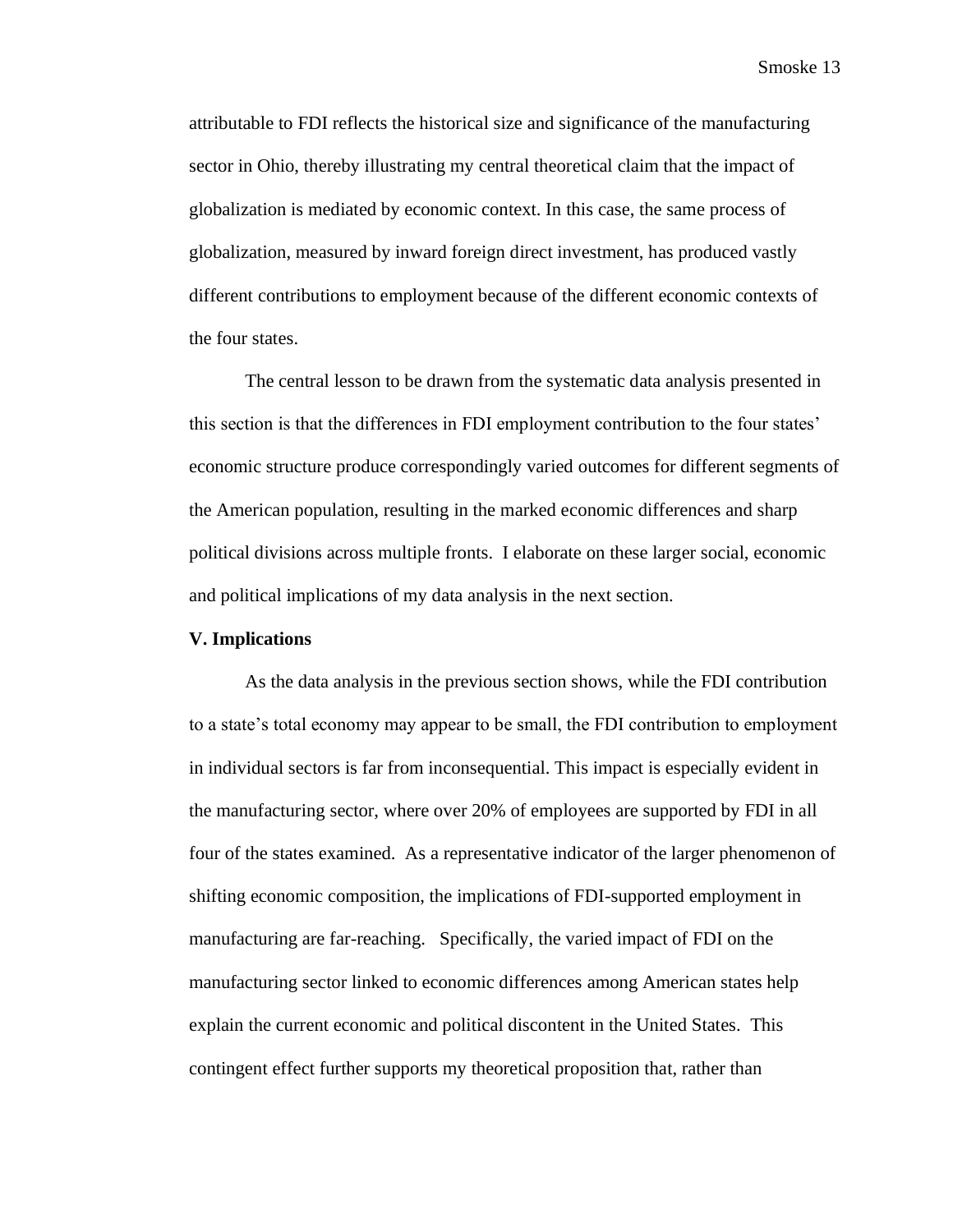producing uniformly "positive" or "negative" outcomes, the impact of globalization is moderated by the specific economic contexts of American states.

At the epicenter of the events triggered by the interplay between the forces of globalization and the American manufacturing sector is the election of President Donald Trump in 2016. While socially-fashionable explanations for the election results centers upon the importance of racism and xenophobia in the public sphere, there is an underlying, less often explored economic explanation that begins with fundamental change in traditionally blue-collar industries such as manufacturing.

Historically, the manufacturing sector has existed at the heart of American economic prosperity and growth, with manufacturing jobs supporting a robust middle class. Presently, it remains a vitally important source of employment for "unskilled" workers without a bachelor's degree (Scott 2015). However, increased foreign competition and the advancement of technology has changed the nature of American manufacturing, gradually driving the jobs of the same less-educated workers into obsolescence. As one report notes, "globalization and technological change are increasing the education requirements of the sector, sharpening its skills challenge" and making it increasingly difficult for employers to find qualified workers (Muro et al. 2015; Muro, Kulkarni, and Hart 2016). In effect, these changes have produced a growing class of Americans referred to by Friedman as "Used-to-Be's," who have been ousted from their secure middle-class existence and forced to watch their social safety net shrink away (Friedman 1999). This dwindling economic security of America's "Used-to-"Be's" continues to advance as the United States transitions to a "knowledge economy" that favors white collar professions and college-educated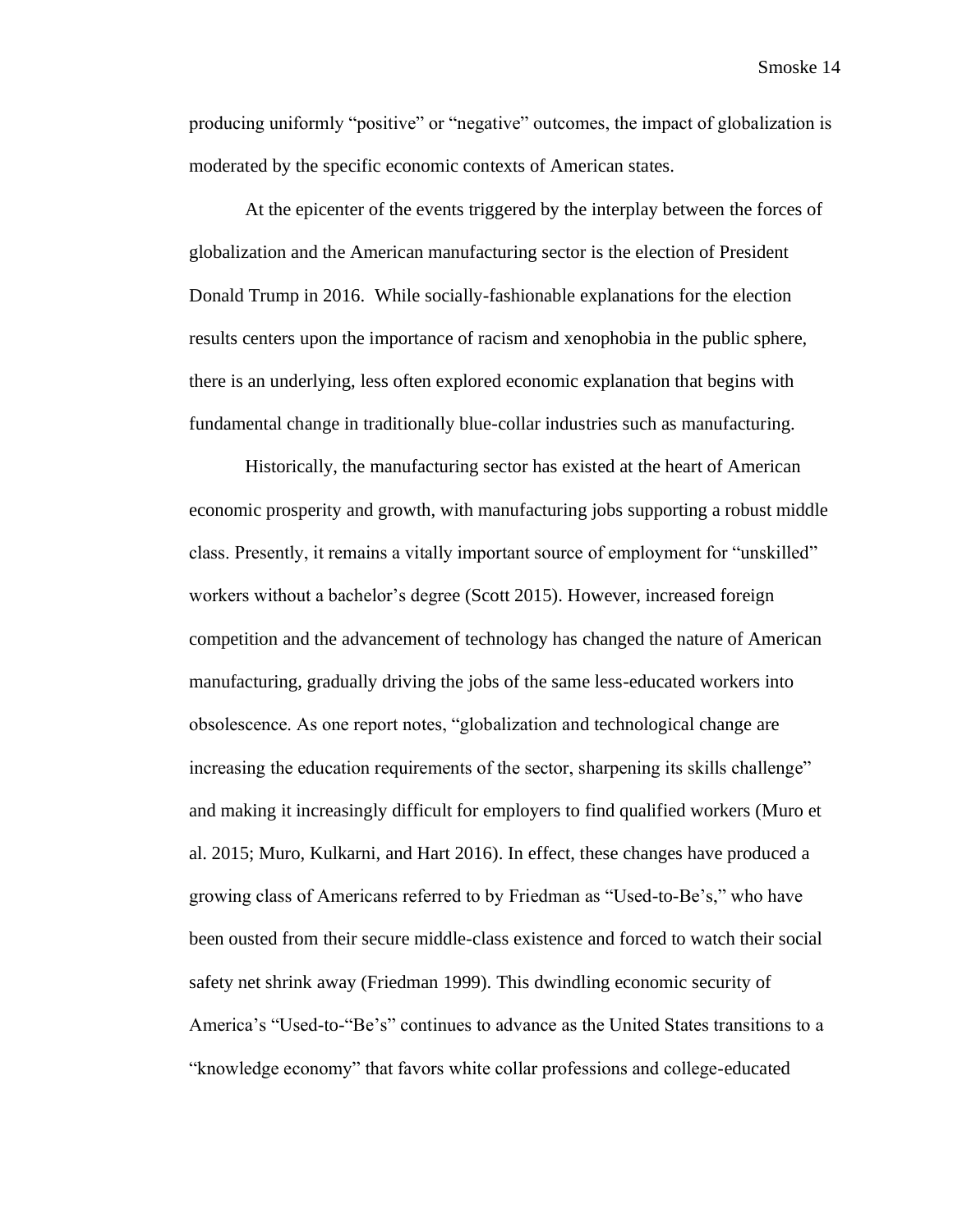workers, creating a fundamental tension between the "winners and losers" of globalization along class lines.

These globalization-induced structural economic changes also account for the political conflict between globalization's "winners and losers." One such example is the political cleavage between what has been dubbed "high output America" and "low output America" (Muro and Liu 2016; Tankersley 2016). According to the article, "two different economic nations within America" are characterized by fundamental differences in voting behavior. In the aftermath of the 2016 election, he observed that the less than 500 Clinton-majority counties altogether encompassed 64% of economic activity as measured by output, while the more than 2,600 Trump-majority counties encompassed on 36% of economic activity. This same trend was echoed in the 2018 midterm elections, where Muro noted that the governing majority won by Democrats encompassed more than 60% of America's economic activity, while the Republican seats accounted for less than 40% of economic activity. Further, he observed that seats won by Democrats represented a disproportionately greater share of Americans with a bachelor's degree or greater working in "knowledge professions" such as software publishing and computer systems design, while Republican seats were backed by a workforce dominated by non-advanced, low-output manufacturing subsectors (Muro and Whiton 2018). These observations serve to represent the empirical reality explained by the theoretical premise that globalization produces a variety of outcomes depending upon economic context.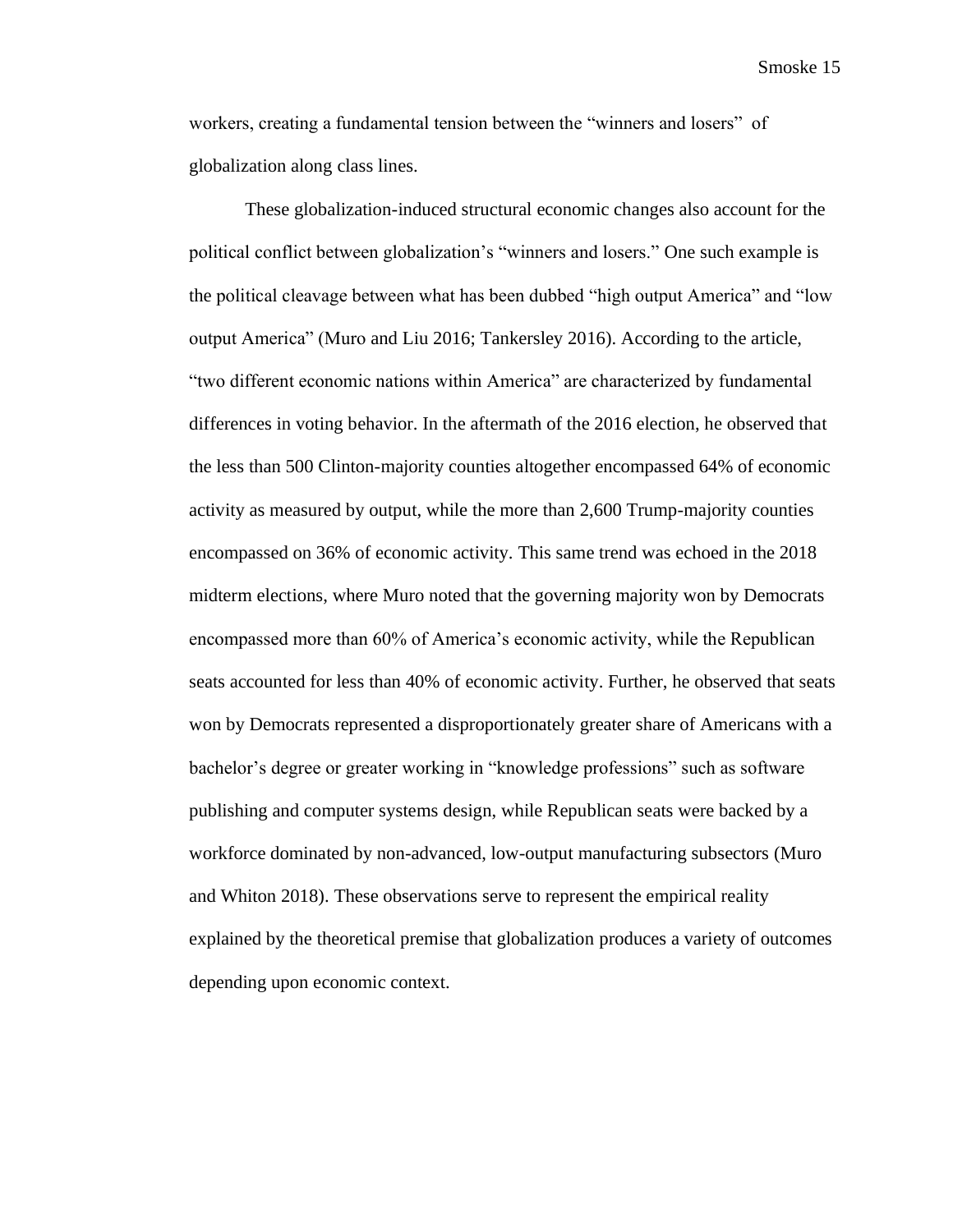This particular divide between "America's two economies" poses a salient challenge for legislators, as these two groups have inherently conflicting policy interests:

"…a rurally oriented Senate majority representing 'traditional' agricultural, energy, and production economies stands ready to block efforts to address the needs of an urban and suburban 'knowledge' economy. That latter economy is more oriented to future-leaning digital services, and thus depends on solutions to major issues like R&D funding, worker reskilling for a digital age, immigration, health care, income inequality, and international cooperation" (Muro and Whiton 2018).

The central concern arising from this conflict, according to Muro, is that it affords non-urban Republicans disproportionate power to enact policy that "fails to meet the needs of the core, high-value economic sector of the country (Muro and Whiton 2018). This observation, noteworthy by itself, carries an underlying implication that America's most important economic activity is concentrated in the same sort of Clinton-majority, urban areas saturated with knowledge-based professions. Concurrently, however, it is still widely-reported that manufacturing is the largest and most important sector in the American economy by many metrics, including employment and total share of GDP (Scott 2015). This raises the question as to how a purportedly-decaying manufacturing , sector can simultaneously be considered of vital importance to the country's economic prosperity (Scott 2015). The nexus between these two realities emerges from yet another consequence of globalization, namely, the development of advanced industry (AI).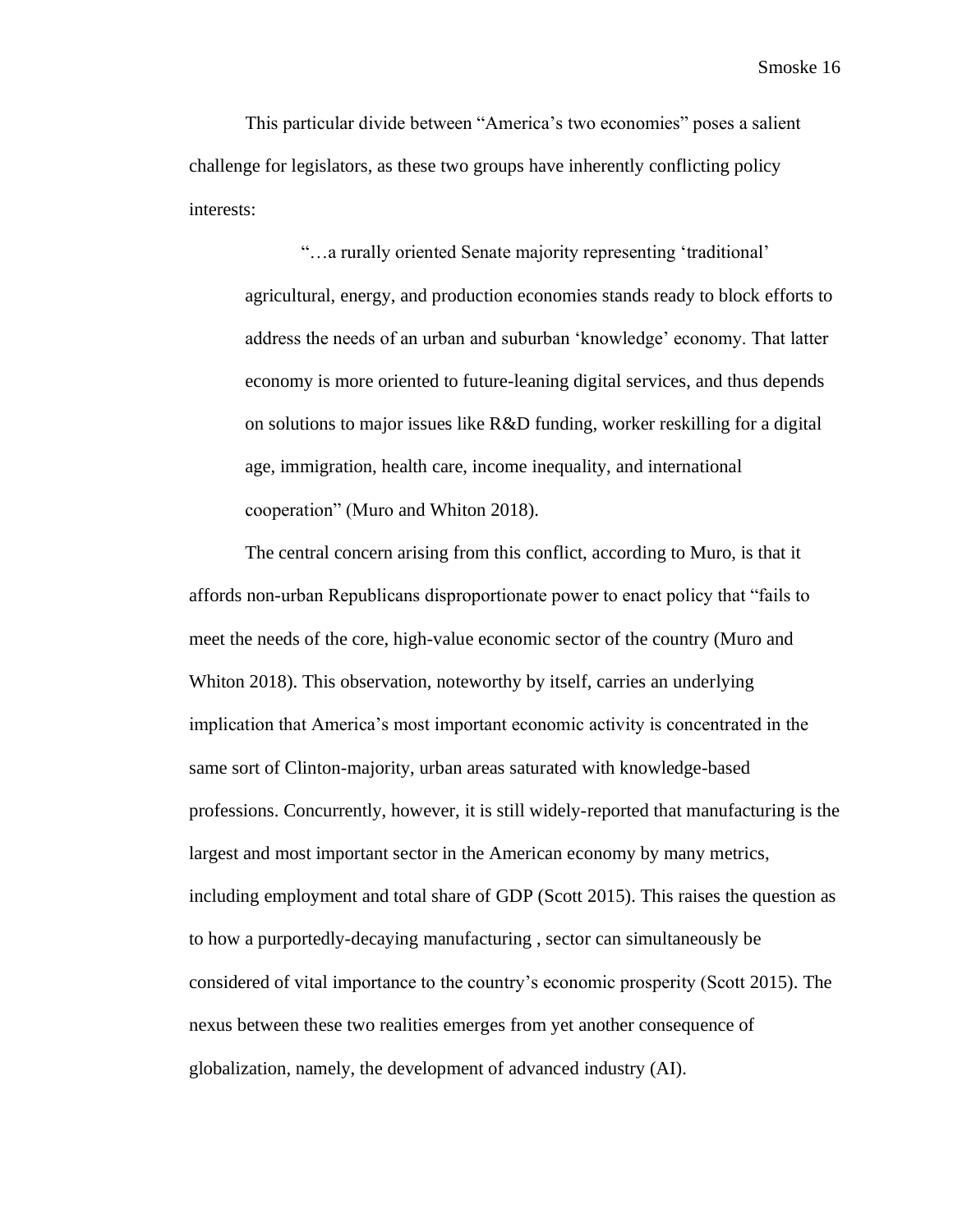Within the manufacturing sector, there is a widening gap between the lowoutput manufacturing subindustries implicated in Muro and Tankersley's analyses – such as paper, apparel, and food – and high output "advanced" manufacturing, including products like chemicals, computer equipment, and motor vehicle parts. What separates these subindustries, according to a Brookings report, is that the latter "invest[s] heavily in technology innovation and employ[s] skilled workers to develop, diffuse, and apply new productivity-enhancing technologies" (Muro et al. 2015). Those employed in advanced manufacturing earn, on average, more than those in traditional low-output manufacturing; this is notable in that more than half of all advanced industry employees possess less than a bachelor's degree, making it a significant employer of the same demographic groups who can no longer retain economic stability in traditional, labor-intensive commodity manufacturing (Muro et al. 2015; Scott 2015).

Many of these trends pertaining to the relative success of advanced manufacturing can be attributed to FDI. As previously discussed, the lion's share of FDI is spent on the manufacturing sector, accounting for an average of 39% of total FDI between 1997 and 2010 (Payne and Yu 2011). Moreover, the majority of FDIsupported employment in manufacturing falls into advanced industry subsectors. In 2017, for example, the chemical industry received 44% of the total FDI directed at manufacturing (Book 2018). One report from the US Department of Commerce that in addition to providing consistently higher compensation than positions in U.S. firms, FDI-supported employment has proven more stable than domestic-supported employment (Payne and Yu 2011). Specifically, while total manufacturing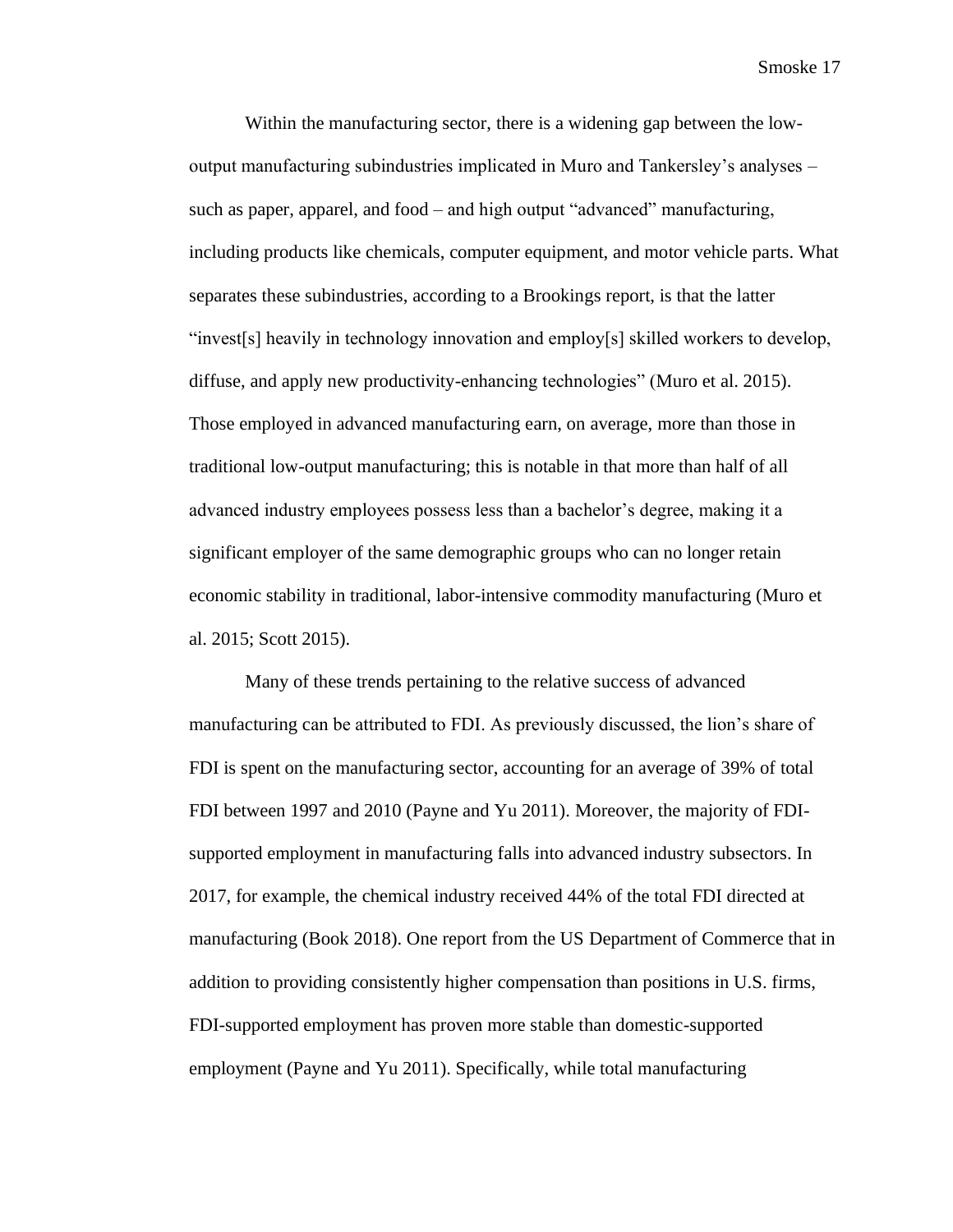employment fell 24% between 1998 and 2008, FDI-supported manufacturing employment only fell by 11% (Payne and Yu 2011). These figures are attractive on the surface. In theory, this might suggest that advanced manufacturing could be globalization's "answer" to the financially-struggling workers displaced by eroding blue-collar industries. The reality, however, is that advanced industry, including FDIsupported employment, is in many ways deepening existing the political and economic divisions brought by globalization.

Beyond its superficial promise of recovery for displaced former manufacturing workers, several developments within the advanced industries have worsened their circumstances. First, technology is widening the gap between employment and productivity as robotics have increasingly rendered human involvement in manufacturing obsolete (Muro 2016b; Stiglitz 2017). This is evidenced by the fact that while total manufacturing output in the United States is at an all-time high, total employment has plummeted in both traditional and advanced manufacturing (Scott 2015). Logically, the continuation of this trend does not bode well for the employment prospects of the advanced industries' unskilled faction, who risk joining the ranks of "Used-to-Be's" in the future. Second, the geographic clustering of AI jobs limits economic opportunities for the most vulnerable to job loss. While conventional wisdom on labor-market adjustment suggests that dislocated workers would simply migrate to more economically-healthy areas to find new jobs, as they have historically done during periods of recession, this no longer appears to be the case; instead, the majority of dislocated workers default to nonparticipation in the labor force altogether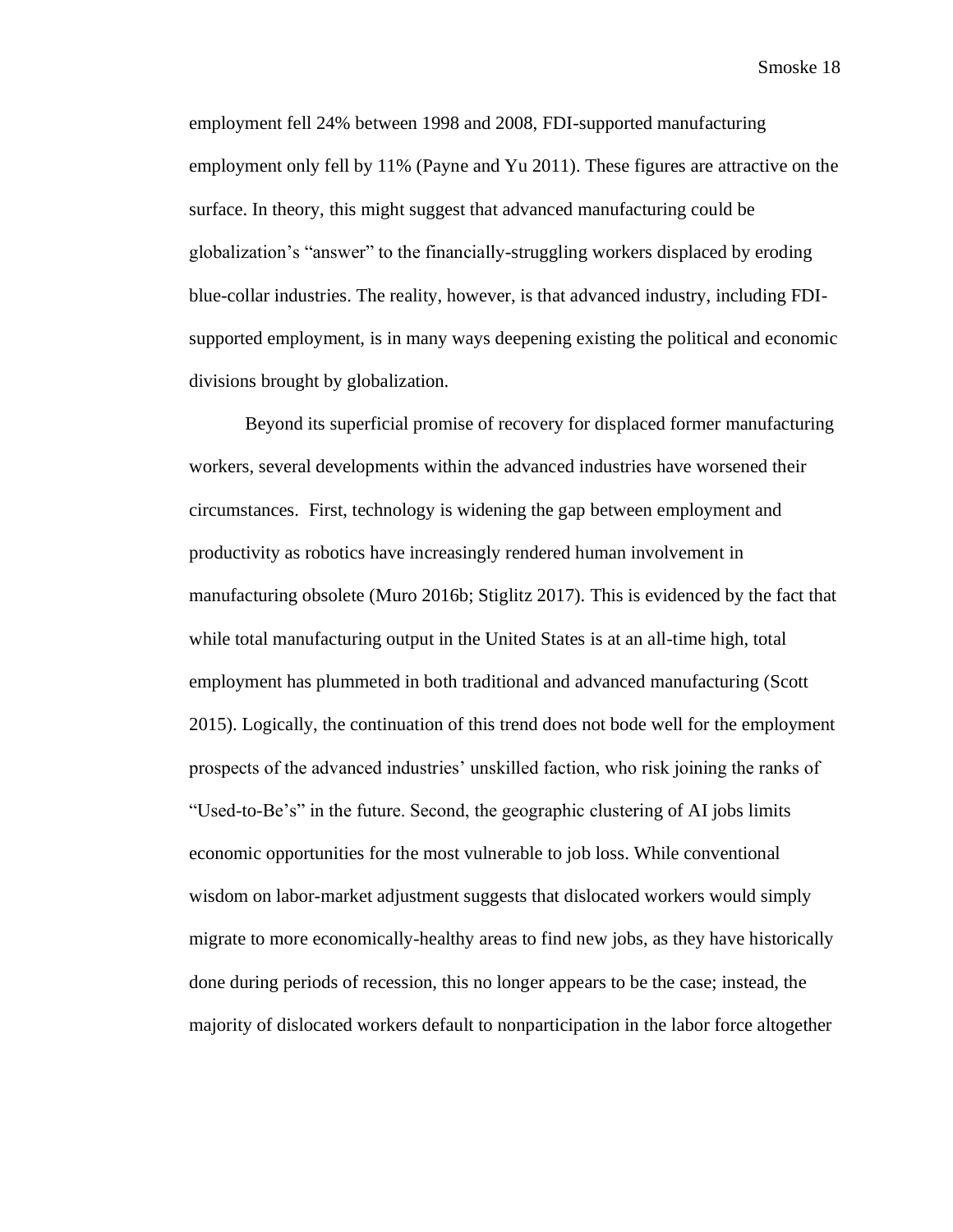(Autor, Dorn, and Hanson 2016; Muro 2016a). This apparent inability to relocate makes the uneven geography of gainful employment especially problematic.

At the root of globalization's many tensions, including urban and rural; blue and white collar; or high and low-output, is the shifting geography of opportunity with respect to rural-urban migration and regional industrial specialization. Census reports indicate that between 2000 and 2010, America's urban population has increased by 12.1%, a rate that exceeds the overall national growth rate of 9.7% for the same period ("Growth in Urban Population," 2012). This phenomenon is reflected in the geography of employment growth, which is becoming increasingly concentrated within metropolitan areas (Hertz 2017). The FDI-induced geographic disparity is compounded by the fact that the rural areas are experiencing zero or negative population growth due to rural-urban migration, while the country's overall declining workforce participation due to its aging population amount to a locally-shrinking labor force. The corresponding movement of jobs from rural to urban areas produces disparate economic circumstances for less skilled or unskilled workers. One study notes:

"Rural areas have larger concentrations of Machinists and Makers, which generally require less skill and receive lower salaries. Jobs with the highest skill requirements -- engineers, executives, scientists, and analysts - were noticeably underrepresented in rural areas and were far below national averages" (Abel, Gabe, and Stolarick 2014.).

The "machinist" and "maker" categories encompass mostly the traditional labor-intensive commodity manufacturing that is experiencing an overall decline in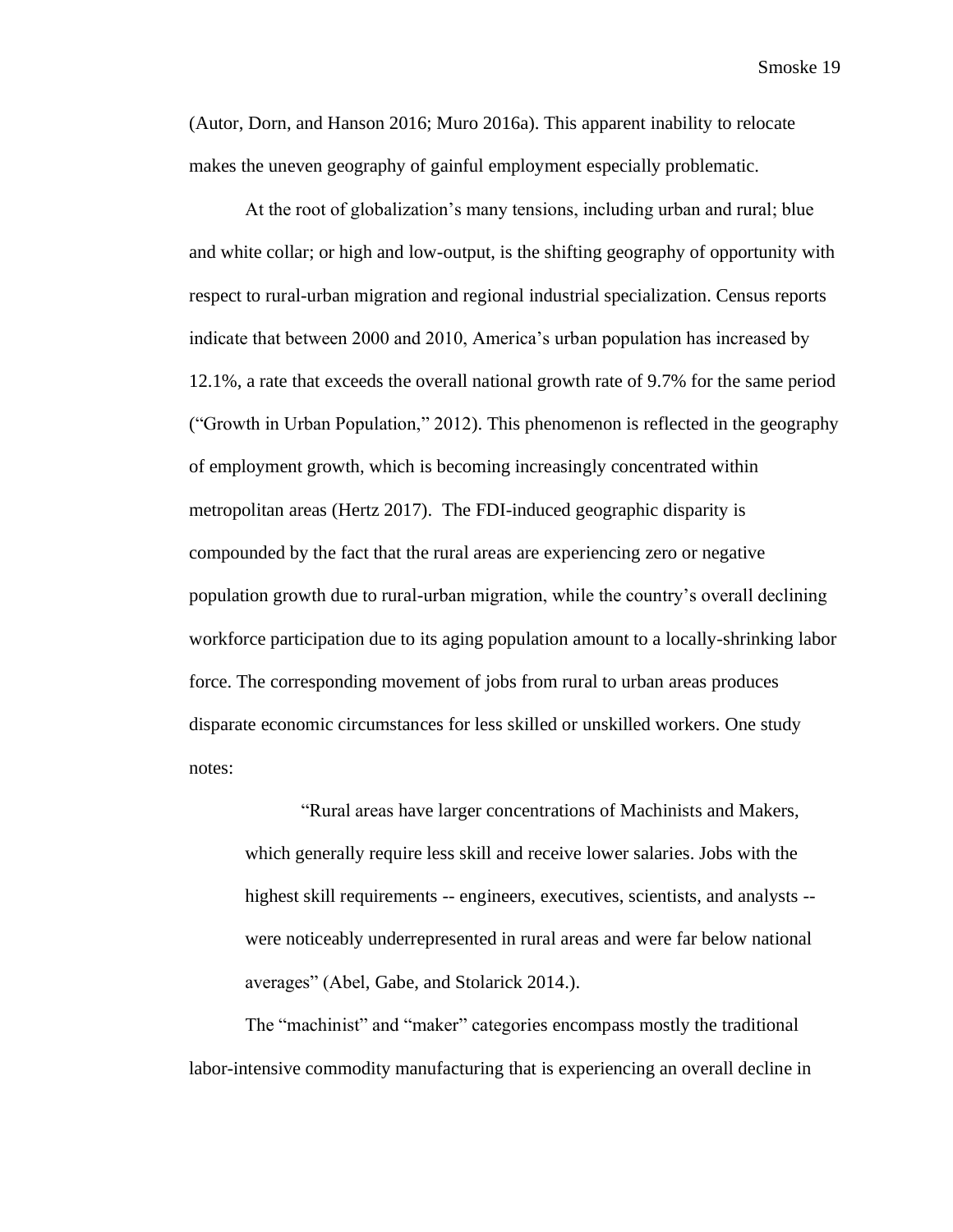employment. In rural communities, these workers not only make less than the "knowledge" workers of urban areas, but also less than their urban counterparts employed in manufacturing subindustries (Abel, Gabe, and Stolarick 2014). In short, the predominant impact of rural-urban migration is to dive away existing jobs and halt job creation in rural communities in favor of urban areas, creating a deeper economic divide between rural and urban Americans.

Though a faction of unskilled workers successfully acquire comparatively higher-paying jobs in urban areas, their long-term economic stability is also vulnerable due to increasing regional industrial specialization. As many researchers have observed, many industries have a tendency to cluster geographically, because industrial organization around resources, whether they be access to raw materials, skilled workers, or local knowledge flows, optimizes the industry's capacity for innovation (Muro et al. 2015; Scott 2015; Feldman and Florida 1994). Advanced manufacturing is no exception, as the United States has developed "a distinct advanced industry geography" job growth occurs along lines of regional specialization (Muro et al. 2015). In any region, increasing specialization is inherently limiting the range of economic opportunity available to workers. While this phenomenon can certainly impact the job-market prospects for skilled workers, it is especially economicallydestabilizing for unskilled workers who possess lesser means to relocate and a more prohibitively-narrow skillset (Feldman and Florida 1994). Overall, an economic landscape where many industries are not national, but local, economic outcomes for different factions of the American population will greatly differ depending on the industrial composition of their respective local economies. Over time, as the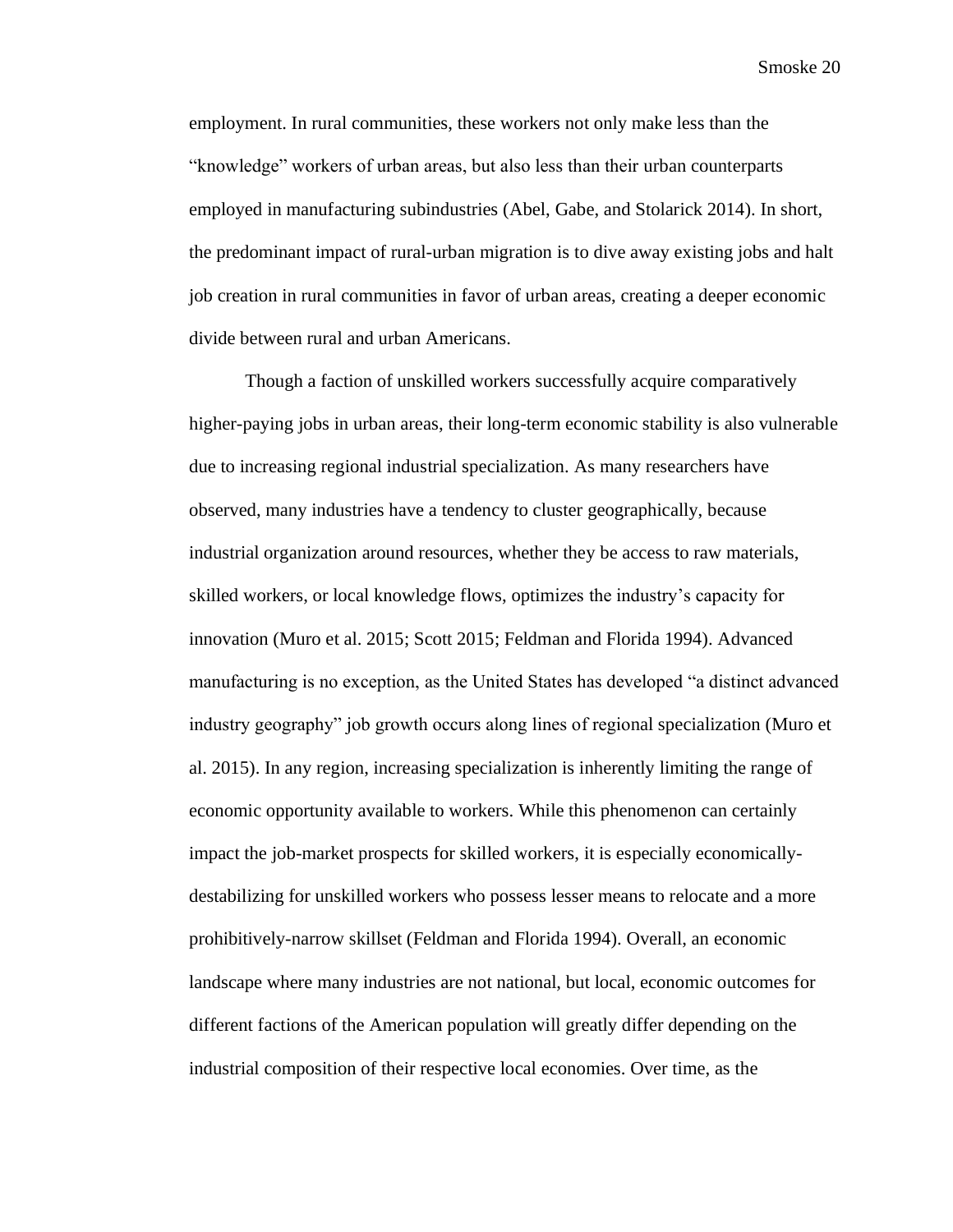geography of opportunity has become increasingly favorable to the educated elite at the expense of America's "Used-to-Be's," deepening class stratification aggravates political tensions between globalization's "winners" and "losers."

The forces of globalization in America have produced variable outcomes for different factions of the population depending upon economic context. These outcomes can be conceptualized as tensions that have surfaced in the American political landscape: between urban and rural populations; blue and white collar professions; or high and low-output counties, and others. The state of American manufacturing is a particularly helpful example that can be used to explain the nature and origin of these divisions. The aggregate impact of these divisions is the recent proliferation of anti-globalization sentiment, or "alter-globalization" (Eriksen 2014). This backlash against globalization, born from the anger of the recently economicallydisenfranchised, serves to explain why a populist leader like Trump proved an attractive candidate and what Stiglitz calls "new protectionism" an appealing redirection for American policy (Stiglitz 2017; Rodrik 2017). More broadly, these varied outcomes explain the attitudes underlying an increasingly-polarized political landscape. As Friedman notes, quite prophetically, in *The Lexus and the Olive Tree*, "Used-to-Be's are distinct from any other group spurned by globalization because they possess the political clout to organize (Friedman 1999). This is precisely what is occurring among those who have been ousted from a comfortable middle-class lifestyle when their jobs became obsolete or moved elsewhere. As Stiglitz notes the "newly-discontented" middle and working class people marginalized by globalization are airing their frustrations at the ballot box (Stiglitz 2017).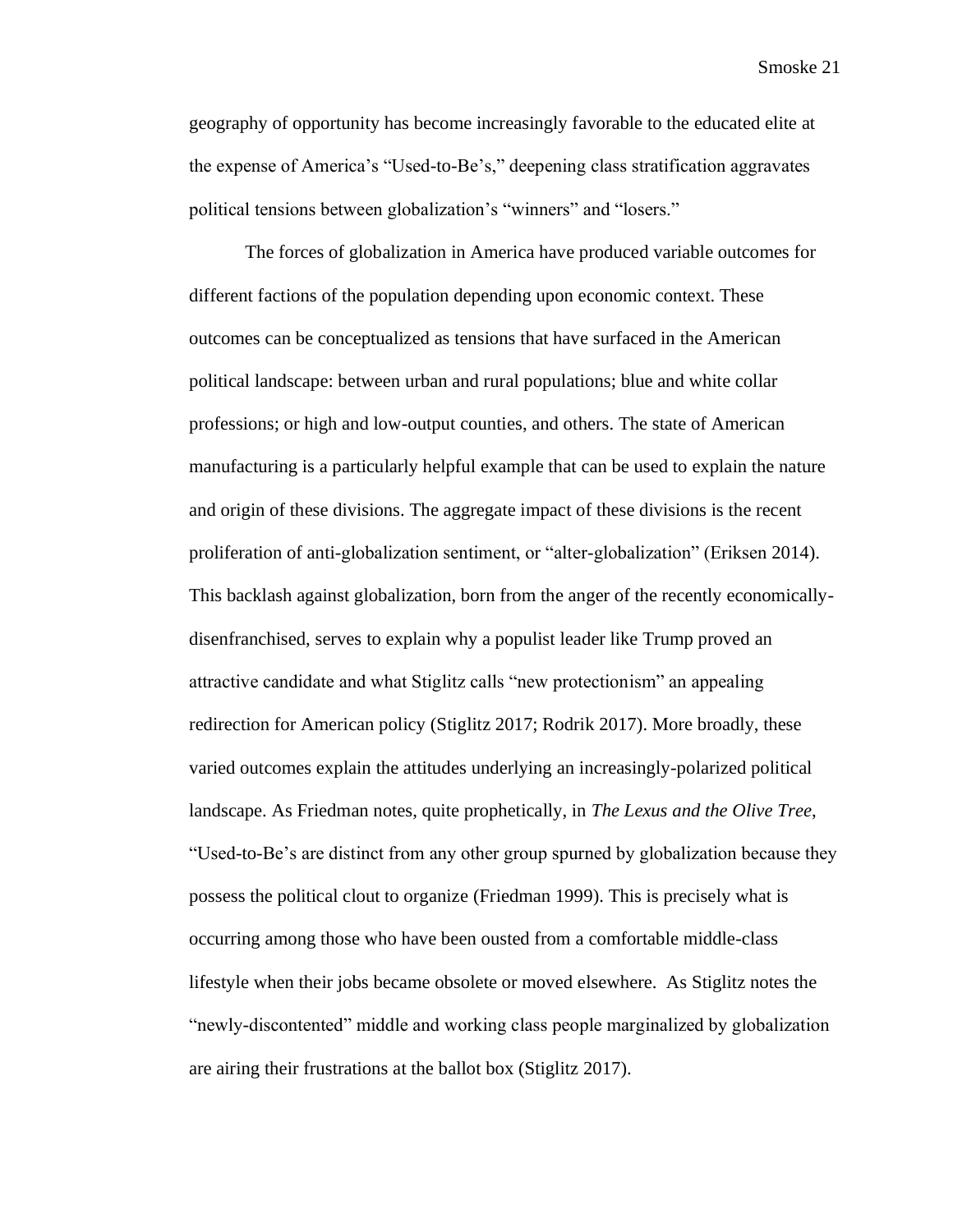# **VI. Conclusion**

In the United States, the popular debate often describes globalization as yielding uniformly positive or negative effects. This line of reasoning is employed particularly in discussion about globalization-induced shifts in the US labor market and its implications on Americans' economic prosperity. However, this conception of globalization is not theoretically sound, as it lends itself to overly simplified explanations for the current social, political, and economic divisions in the United States. My analysis suggests, in contrast, that that the impact of globalization is mediated by different economic contexts of American states. By examining the impact of inward foreign direct investment on employment in Colorado, Georgia, Ohio, and Texas , I demonstrate that the different economic contexts of each states mediates the varied results globalization discernible in them.

My findings facilitate improved and more nuanced understanding of the deep social, political, and economic divisions in the United States today. Because of globalization, the American economy is becoming increasingly polarized, defined by tensions between the "newly-discontented" – those economically displaced by the decline of traditional blue-collar industry – and the educated, white-collar Americans working in knowledge professions. This polarization is deepened by accelerating ruralurban migration, which creates a higher concentration of jobs in metropolitan areas and widens the gap between "low-output" and "high-output America" (Muro 2016). For unskilled workers in urban areas, employment is nonetheless becoming increasingly inaccessible as the skills requirements for jobs are outpacing education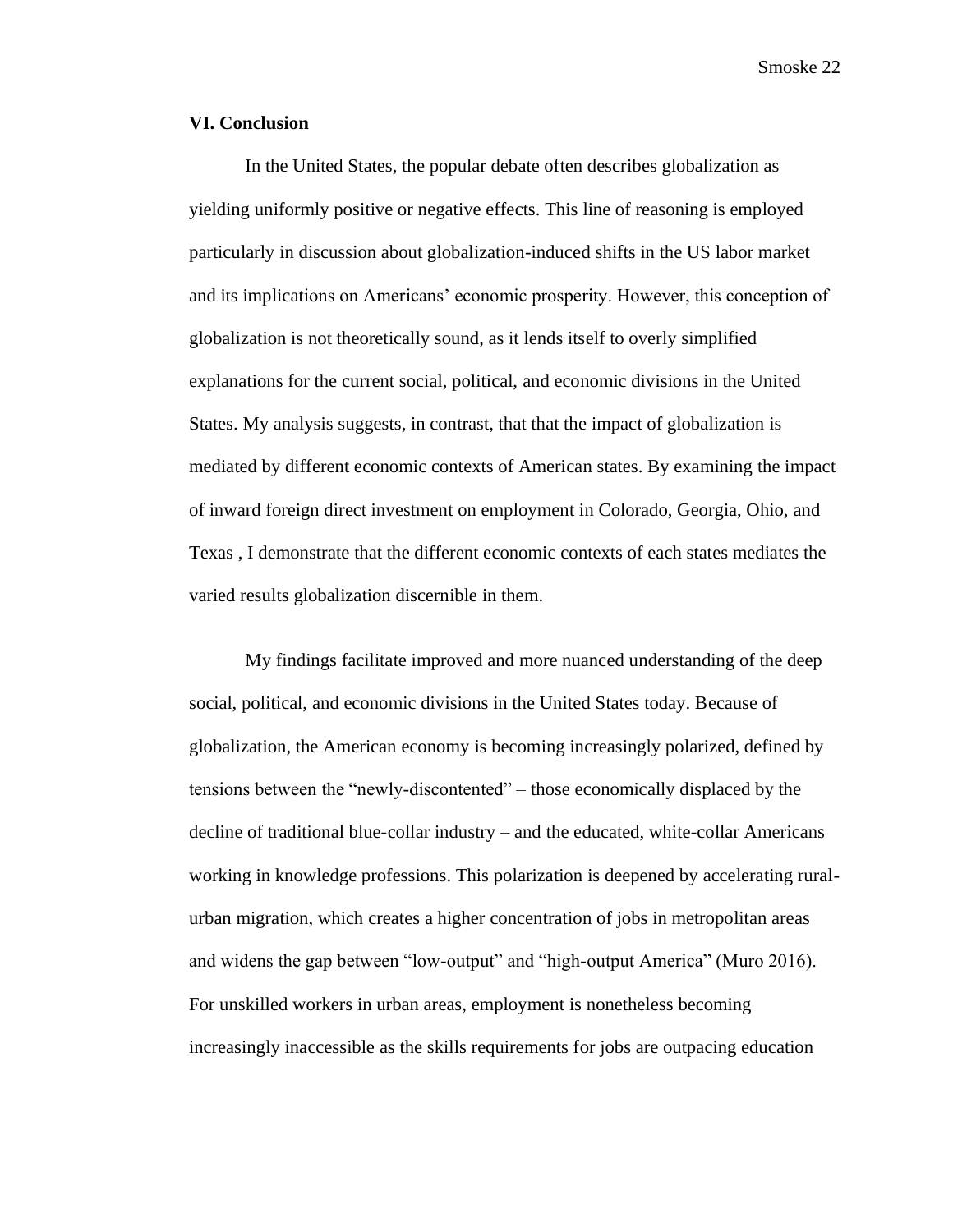and the technological strides in "advanced industry" drive unskilled workers in obsolescence. These deep divisions were reflected in Donald Trump's victory in 2016.

Finally, this thesis has not addressed other important topics related to globalization, such as trade, capital flows, banking and finance, cyber technology, the growth of knowledge-based productions hubs in different parts of the world, among other issues. I intend to explore these topics in the future in graduate school.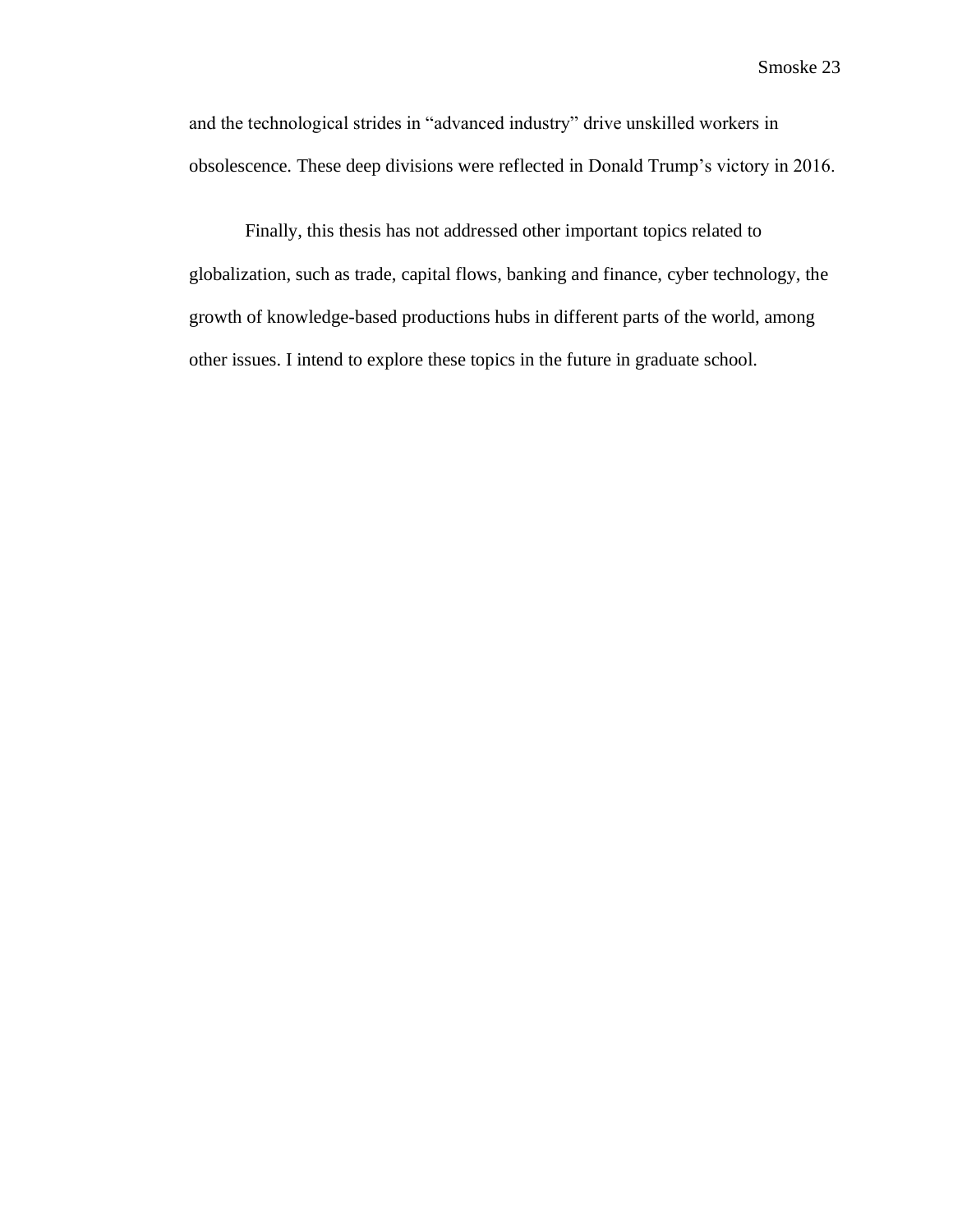## **Bibliography<sup>1</sup>**

- Abel, Jaison R., Todd M. Gabe, and Kevin Stolarick. 2014. "Skills across the Urban-Rural Hierarchy." *Growth and Change* 45 (4): 499–517. https://doi.org/10.1111/grow.12067.
- Autor, David H., David Dorn, and Gordon H. Hanson. 2016. "The China Shock: Learning from Labor-Market Adjustment to Large Changes in Trade." *Annual Review of Economics* 8 (1): 205–40. https://doi.org/10.1146/annurev-economics-080315-015041.
- Autor, David, David Dorn, Gordon Hanson, and Kaveh Majlesi. 2016. "Importing Political Polarization? The Electoral Consequences of Rising Trade Exposure." Cambridge, MA. https://doi.org/10.3386/w22637.
- Autor, David. 2010. "The Polarization of Job Opportunities in the US Labor Market." *Center for American Progress* 23 (April): 360–61. [http://econ](http://econ-www.mit.edu/files/5554)[www.mit.edu/files/5554.](http://econ-www.mit.edu/files/5554)
- Book, Maureen. 2018. "Manufacturing Leads as Top Sector for Foreign Direct Investment in the United States." The Commerce Blog. 2018. https://www.commerce.gov/news/blog/2018/09/manufacturing-leads-top-sectorforeign-direct-investment-united-states.
- Eriksen, Thomas Hylland. 2014. *Globalization: The Key Concepts*. 2nd ed. London: Bloomsbury.
- Feldman, Maryann P., and Richard Florida. 1994. "The Geographic Sources of Innovation: Technological Infrastructure and Product Innovation in the United States." *Annals of the Association of American Geographers* 84 (2): 210–29. https://doi.org/10.1111/j.1467-8306.1994.tb01735.x.
- Friedman, Thomas L. 1999. *The Lexus and the Olive Tree*. New York: Farrar, Straus, and Giroux.
- "Growth in Urban Population Outpaces Rest of Nation, Census Bureau Reports." 2012. U.S. Census Bureau. March 26, 2012. https://www.census.gov/newsroom/releases/archives/2010\_census/cb12-50.html.
- Gulmez, Didem Buhari. 2017. "Globalization." *Wiley Online Library*, 1–10. [https://doi.org/10.1002/9781118430873.est0842.](https://doi.org/10.1002/9781118430873.est0842)
- Hertz, Thomas. 2017. "Rural Employment and Unemployment." United States Department of Agriculture Economic Research Service. 2017.

<sup>&</sup>lt;sup>1</sup> This Bibliography lists works that are cited in the text as well as works consulted during research for the thesis.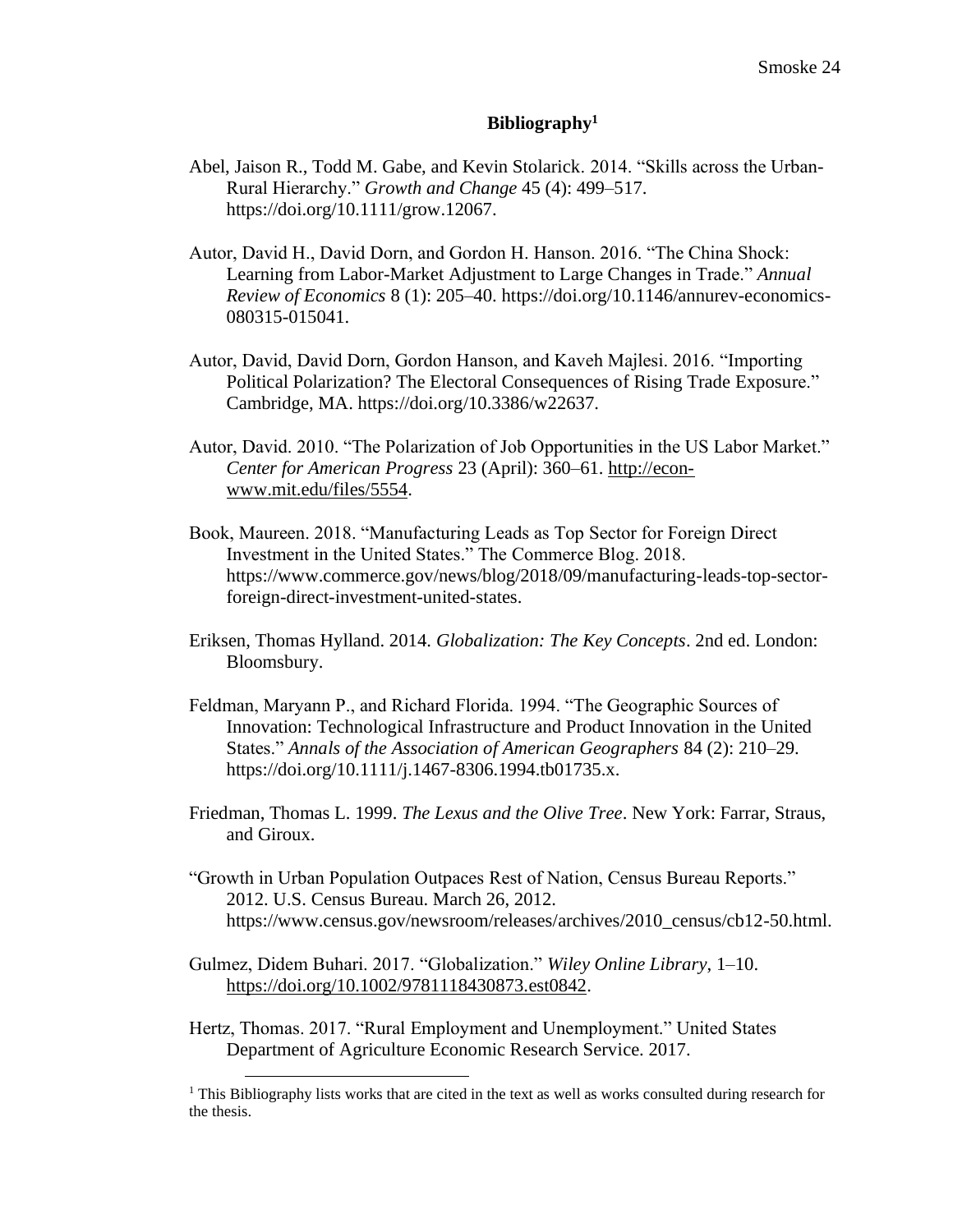https://www.ers.usda.gov/topics/rural-economy-population/employmenteducation/rural-employment-and-unemployment/#geography.

- IW Staff. 2018. "FDI Was Down 32% in 2017, But Manufacturing Top of List for Investment." *Industry Week*, July 11, 2018. https://www.industryweek.com/finance/fdi-was-down-32-2017-manufacturingtop-list-investment
- Jensen, J. Bradford, Dennis P. Quinn, and Stephen Weymouth. 2017. "Winners and Losers in International Trade: The Effects on US Presidential Voting." *International Organization* 71 (3): 423–57. [https://doi.org/10.1017/S0020818317000194.](https://doi.org/10.1017/S0020818317000194)
- Muro, Mark. 2016. "Adjusting to Economic Shocks Tougher than Thought." The Avenue, Brookings Institution. 2016. [https://www.brookings.edu/blog/the](https://www.brookings.edu/blog/the-avenue/2016/04/18/adjusting-to-economic-shocks-tougher-than-thought/)[avenue/2016/04/18/adjusting-to-economic-shocks-tougher-than-thought/.](https://www.brookings.edu/blog/the-avenue/2016/04/18/adjusting-to-economic-shocks-tougher-than-thought/)
- Muro, Mark, Siddharth Kulkarni, and David Hart. 2016. "America's Advanced Industries: New Trends." *Brookings Advanced Industry Series*. https://www.brookings.edu/research/americas-advanced-industries-new-trends/.
- Muro, Mark, Jonathan Rothwell, Scott Andes, Kenan Fikri, and Siddharth Kulkarni. 2015. "America's Advanced Industries: What They Are, Where They Are, and Why They Matter." [https://www.brookings.edu/research/americas-advanced](https://www.brookings.edu/research/americas-advanced-industries-what-they-are-where-they-are-and-why-they-matter/)[industries-what-they-are-where-they-are-and-why-they-matter/.](https://www.brookings.edu/research/americas-advanced-industries-what-they-are-where-they-are-and-why-they-matter/)
- Muro, Mark, and Jacob Whiton. 2018. "America's Two Economies Remain Far Apart." The Avenue, Brookings Institution. 2018. https://www.brookings.edu/blog/the-avenue/2018/11/16/americas-twoeconomies-remain-far-apart/.
- Muro, Mark, and Sifan Liu. 2016. "Another Clinton-Trump Divide: High-Output America vs Low-Output America." The Avenue, Brookings Institution. 2016. https://www.brookings.edu/blog/the-avenue/2016/11/29/another-clinton-trumpdivide-high-output-america-vs-low-output-america/.
- Muro, Mark. 2016. "Manufacturing Jobs Aren't Coming Back." *MIT Technology Review*, November 2016. [https://www.technologyreview.com/s/602869/manufacturing-jobs-arent-coming](https://www.technologyreview.com/s/602869/manufacturing-jobs-arent-coming-back/)[back/.](https://www.technologyreview.com/s/602869/manufacturing-jobs-arent-coming-back/)
- Payne, David, and Fenwick Yu. 2011. "Foreign Direct Investment in the United States." [http://www.esa.doc.gov/sites/default/files/fdiesaissuebriefno2061411final\\_0.pdf.](http://www.esa.doc.gov/sites/default/files/fdiesaissuebriefno2061411final_0.pdf)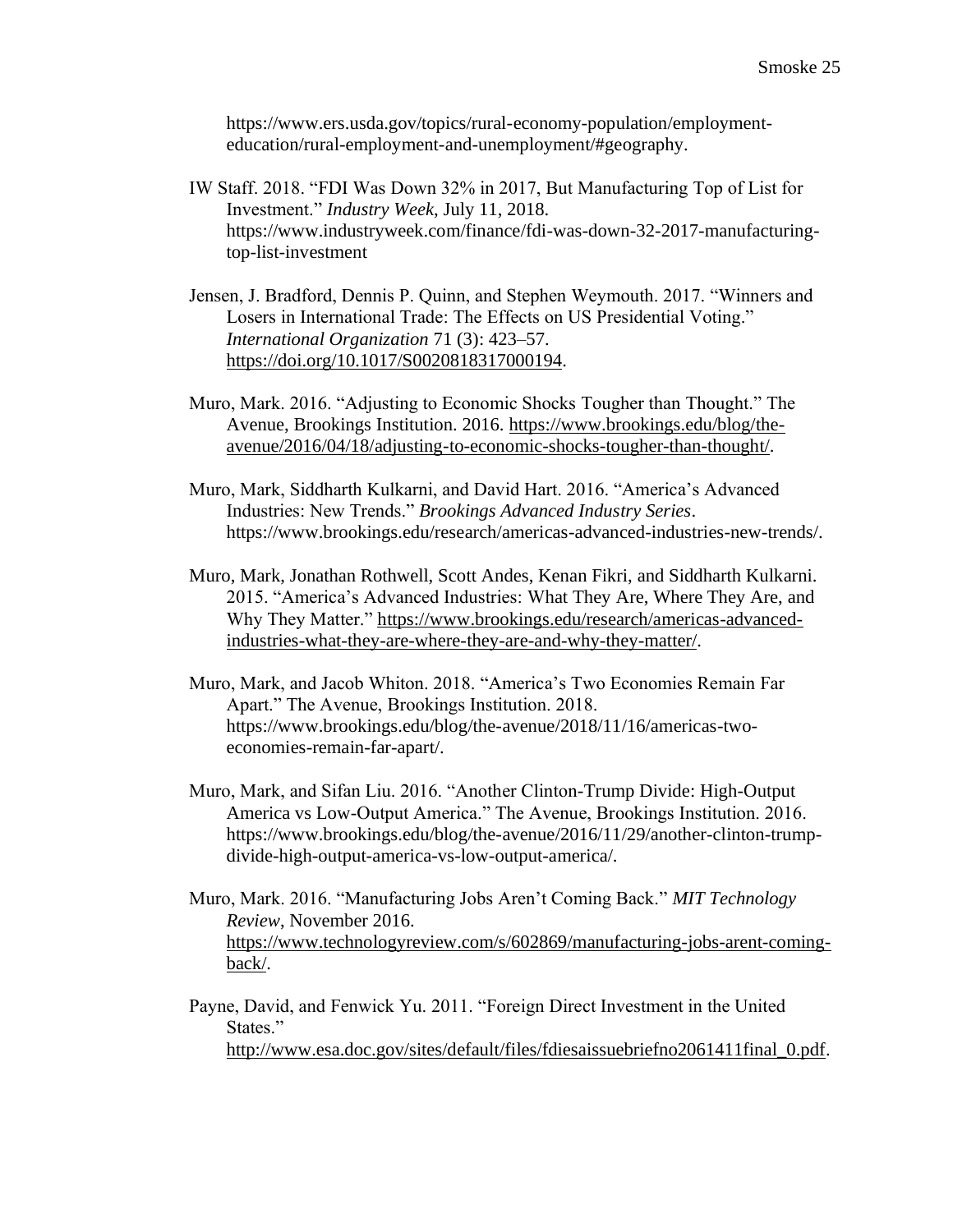- Rodrik, Dani. 2017. "Populism and the Economics of Globalization." *Journal of International Business Policy*. Vol. 1. Cambridge, MA. [https://doi.org/10.3386/w23559.](https://doi.org/10.3386/w23559)
- Scott, Robert E. 2015. "The Manufacturing Footprint and the Importance of U.S. Manufacturing Jobs," 50. [https://www.epi.org/publication/the-manufacturing](https://www.epi.org/publication/the-manufacturing-footprint-and-the-importance-of-u-s-manufacturing-jobs/)[footprint-and-the-importance-of-u-s-manufacturing-jobs/.](https://www.epi.org/publication/the-manufacturing-footprint-and-the-importance-of-u-s-manufacturing-jobs/)
- Stiglitz, Joseph E. 2001. *Globalization and Its Discontents*. New York: W.W. Norton and Company.
- Stiglitz, Joseph E. 2017. *Globalization and Its Discontents Revisited: Anti-Globalization in the Era of Trump*. New York: W.W. Norton and Company.
- Tankersley, Jim. 2016. "Donald Trump Lost Most of the American Economy in This Election." *New York Times*, November 22, 2016. https://www.washingtonpost.com/news/wonk/wp/2016/11/22/donald-trump-lostmost-of-the-american-economy-in-this-election/?utm\_term=.080abc778525.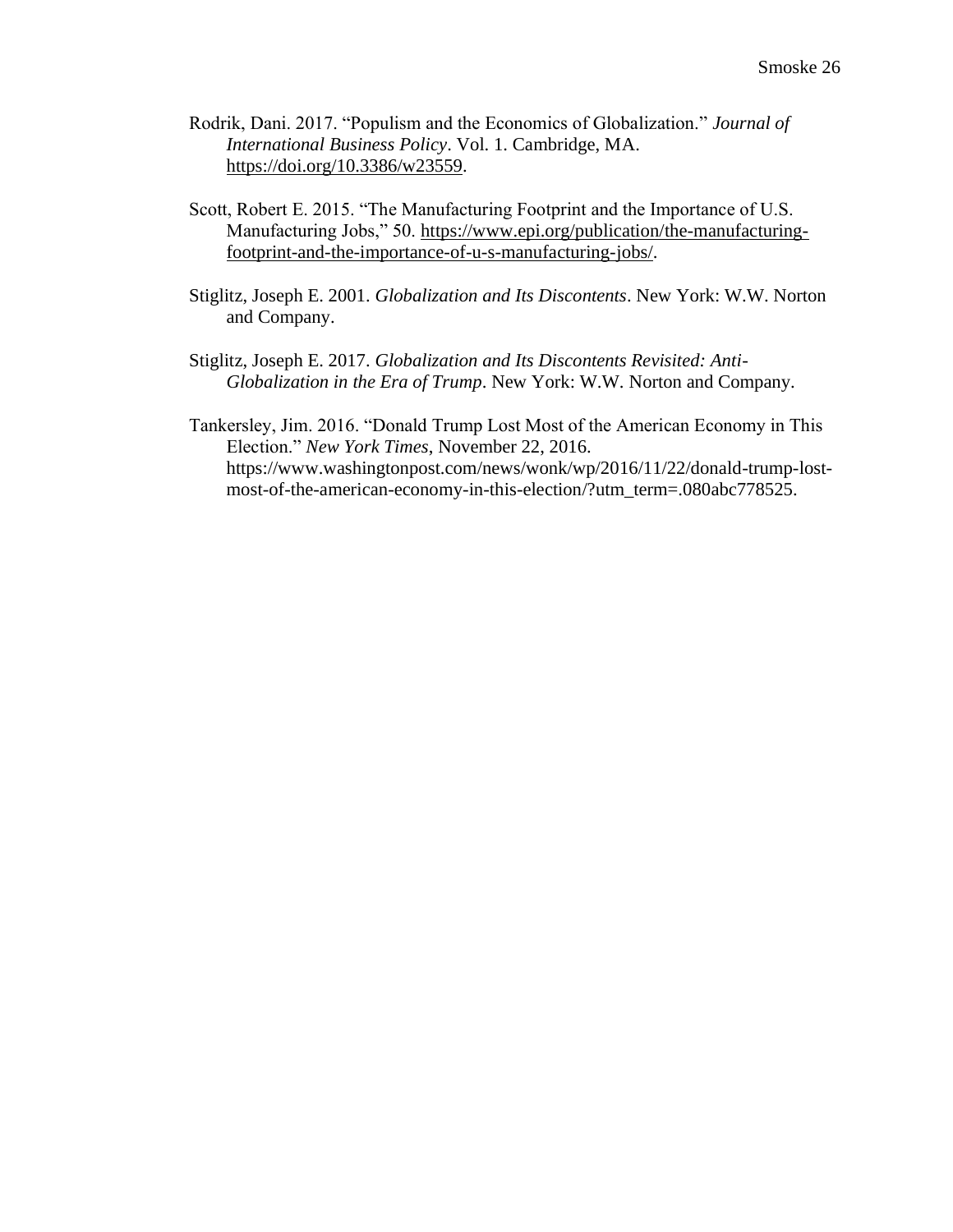

**Figure 1. Conventional Popular Wisdom about Globalization Outcomes**



**Figure 2. Reformulation of the Conventional Popular Wisdom about Globalization Outcomes**



**Figure 3. Alternative Theoretical Proposition**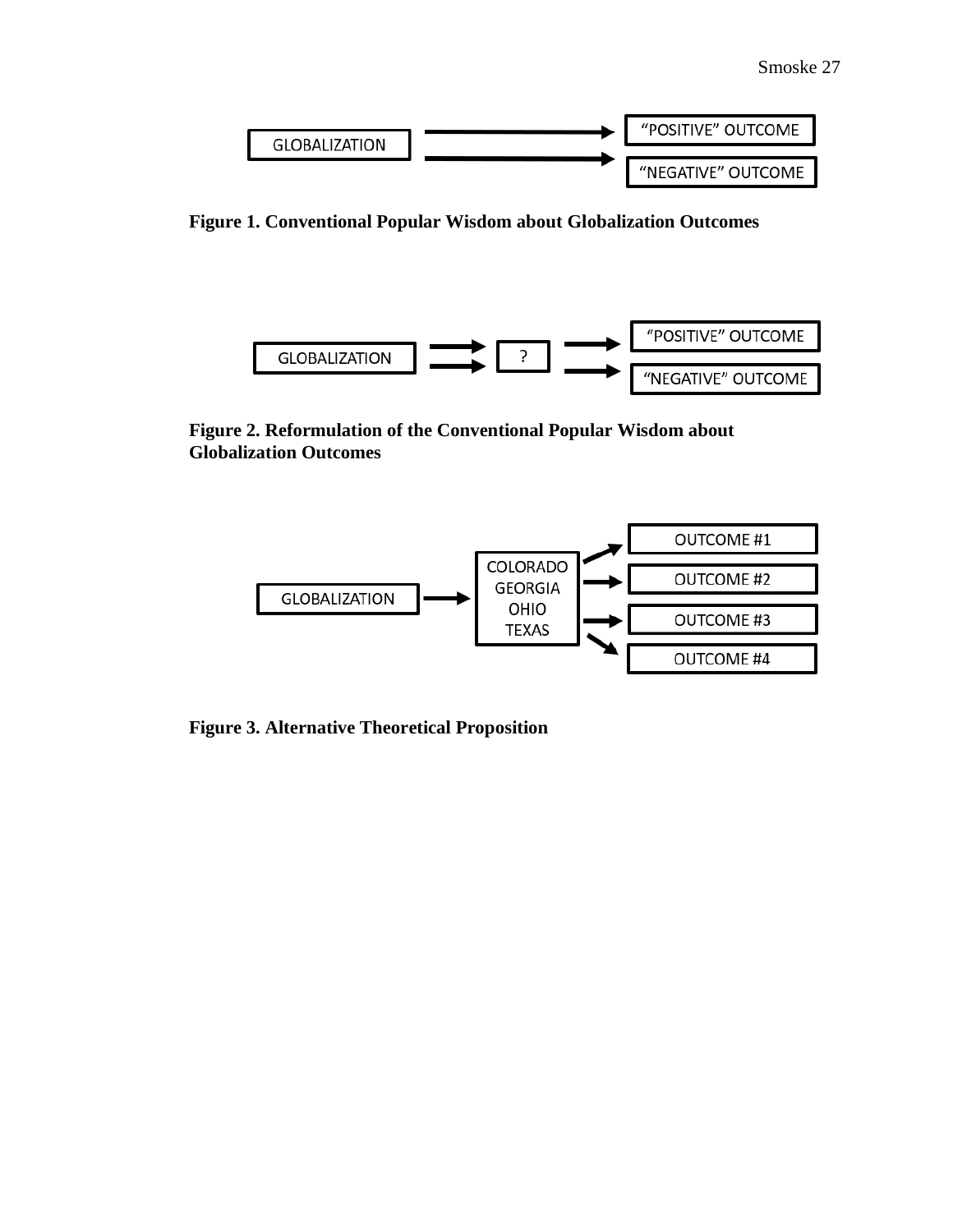

**Figure 4. FDI Employment by State**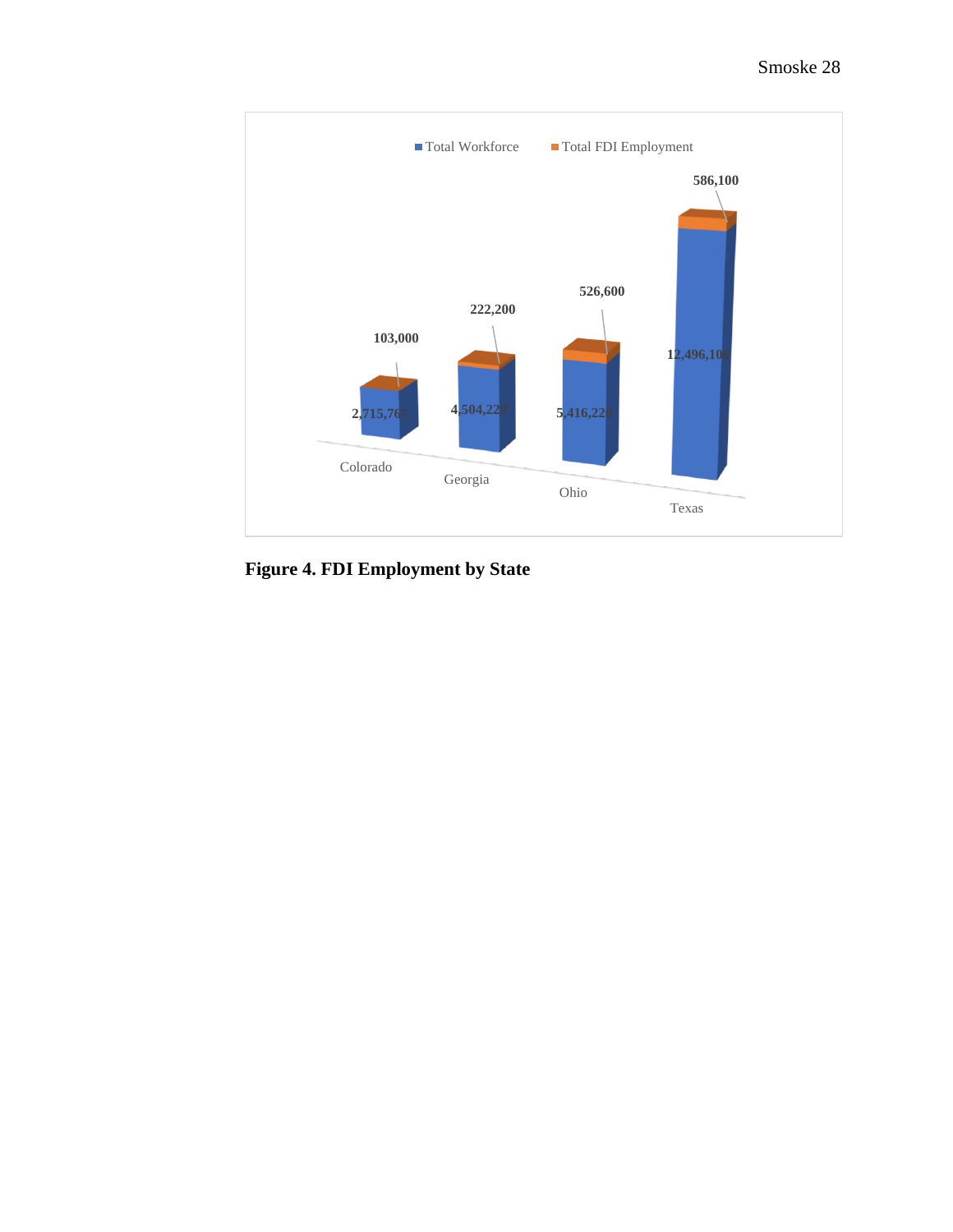|                              | Colorado            |                   | Georgia             |                   |
|------------------------------|---------------------|-------------------|---------------------|-------------------|
| <b>Economic Sectors</b>      | <b>Total Sector</b> | % Sector          | <b>Total Sector</b> | % Sector          |
|                              | <b>Employment</b>   | <b>Employment</b> | <b>Employment</b>   | <b>Employment</b> |
| <b>Finance and Insurance</b> | 104,700             | 3.86              | 162,090             | 3.60              |
| Information                  | 69,390              | 2.56              | 111,840             | 2.48              |
| Other                        | 1,803,147           | 66.40             | 2,857,449           | 63.44             |
| Professional/Scientific      | 202,090             | 7.44              | 259,320             | 5.76              |
| <b>Real Estate</b>           | 33,070              | 1.22              | 42,890              | 0.95              |
| Retail                       | 262,810             | 9.68              | 482,150             | 10.70             |
| <b>Total Manufacturing</b>   | 138,960             | 5.12              | 375,030             | 8.33              |
| <b>Wholesale Trade</b>       | 101,600             | 3.74              | 213,460             | 4.74              |
| <b>Totals</b>                | 2,715,767           | 100.00            | 4,504,229           | 100.00            |
|                              |                     |                   |                     |                   |
|                              | Ohio                |                   | <b>Texas</b>        |                   |
|                              | <b>Total Sector</b> | % Sector          | <b>Total Sector</b> | % Sector          |
| <b>Economic Sectors</b>      | <b>Employment</b>   | <b>Employment</b> | <b>Employment</b>   | <b>Employment</b> |
| <b>Finance and Insurance</b> | 212,060             | 3.92              | 493,170             | 3.95              |
| Information                  | 71,770              | 1.33              | 199,970             | 1.60              |
| Other                        | 3,338,030           | 61.63             | 8,198,366           | 65.61             |
| Professional/Scientific      | 248,500             | 4.59              | 704,970             | 5.64              |
| <b>Real Estate</b>           | 42,950              | 0.79              | 135,010             | 1.08              |
| Retail                       | 580,390             | 10.72             | 1,295,380           | 10.37             |
| <b>Total Manufacturing</b>   | 686,660             | 12.68             | 893,540             | 7.15              |
| <b>Wholesale Trade</b>       | 235,860             | 4.35              | 575,700             | 4.61              |
| <b>Totals</b>                | 5,416,220           | 100.00            | 12,496,106          | 100.00            |

**Table 1. State Workforce by Economic Sectors in Colorado, Georgia, Ohio and Texas**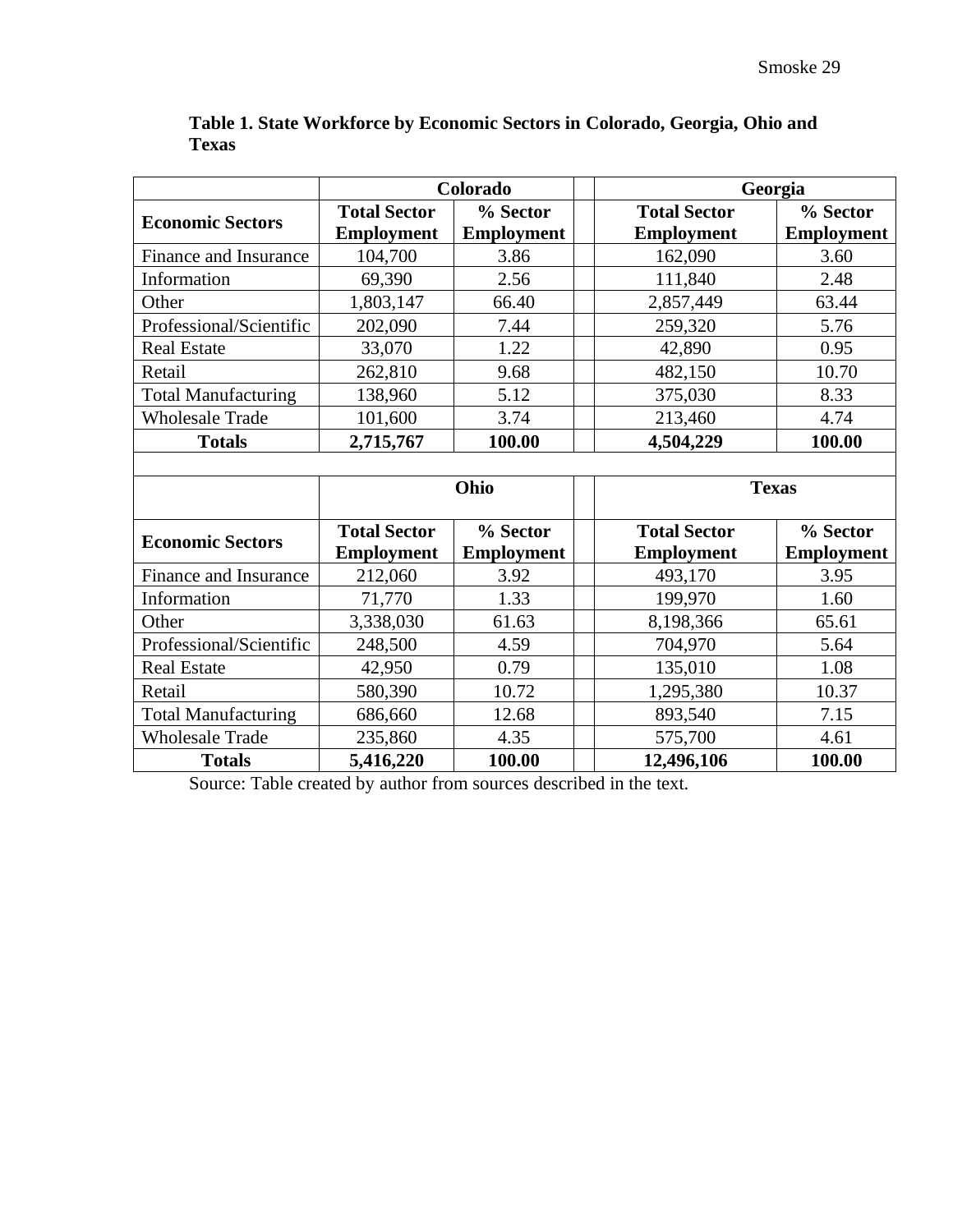|                            | <b>COLORADO</b>                          |                                       |                            | <b>GEORGIA</b>                           |                                       |                            |
|----------------------------|------------------------------------------|---------------------------------------|----------------------------|------------------------------------------|---------------------------------------|----------------------------|
| <b>Economic Sectors</b>    | <b>Total Sector</b><br><b>Employment</b> | <b>Total FDI</b><br><b>Employment</b> | % FDI<br><b>Employment</b> | <b>Total Sector</b><br><b>Employment</b> | <b>Total FDI</b><br><b>Employment</b> | % FDI<br><b>Employment</b> |
| Finance and Insurance      | 104,700                                  | 7,800                                 | 7.45                       | 162,090                                  | 6,500                                 | 4.01                       |
| Information                | 69,390                                   | 8,800                                 | 12.68                      | 111,840                                  | 9,800                                 | 8.76                       |
| Other                      | 1,803,147                                | 34,800                                | 1.93                       | 2,857,449                                | 64,500                                | 2.26                       |
| Professional/Scientific    | 202,090                                  | 7,500                                 | 3.71                       | 259,320                                  | 11,600                                | 4.47                       |
| <b>Real Estate</b>         | 33,070                                   | 300                                   | 0.91                       | 42,890                                   | 3,000                                 | 6.99                       |
| Retail                     | 262,810                                  | 5,300                                 | 2.02                       | 482,150                                  | 9.500                                 | 1.97                       |
| <b>Total Manufacturing</b> | 138,960                                  | 29,000                                | 20.87                      | 375,030                                  | 78,200                                | 20.85                      |
| <b>Wholesale Trade</b>     | 101,600                                  | 9,500                                 | 9.35                       | 213,460                                  | 39,100                                | 18.32                      |
| <b>Totals</b>              | 2,715,767                                | 103,000                               | 3.79                       | 4,504,229                                | 222,200                               | 4.93                       |
|                            |                                          |                                       |                            |                                          |                                       |                            |
|                            |                                          | <b>OHIO</b>                           |                            | <b>TEXAS</b>                             |                                       |                            |
| <b>Economic</b>            | <b>Total Sector</b>                      | <b>Total FDI</b>                      | % FDI                      | <b>Total Sector</b><br><b>Total FDI</b>  |                                       | % FDI                      |
| <b>Sectors</b>             | <b>Employment</b>                        | <b>Employment</b>                     | <b>Employment</b>          | <b>Employment</b>                        | <b>Employment</b>                     | <b>Employment</b>          |
| Finance and Insurance      | 212,060                                  | 5,100                                 | 2.40                       | 493,170                                  | 26,200                                | 5.31                       |
| Information                | 71,770                                   | 6.000                                 | 8.36                       | 199,970                                  | 25,900                                | 12.95                      |
| Other                      | 3,338,030                                | 57,500                                | 1.72                       | 8,198,366                                | 212,300                               | 2.59                       |
| Professional/Scientific    | 248,500                                  | 11,400                                | 4.59                       | 704,970                                  | 46,600                                | 6.61                       |
| <b>Real Estate</b>         | 42,950                                   | 700                                   | 1.63                       | 135,010                                  | 6,300                                 | 4.67                       |
| Retail                     | 580,390                                  | 17,900                                | 3.08                       | 1,295,380                                | 28,400                                | 2.19                       |
| <b>Total Manufacturing</b> | 686,660                                  | 412,300                               | 60.04                      | 893,540                                  | 180,800                               | 20.23                      |
| <b>Wholesale Trade</b>     | 235,860                                  | 15,700                                | 6.66                       | 575,700                                  | 59,600                                | 10.35                      |
| <b>Totals</b>              | 5,416,220                                | 526,600                               | 9.72                       | 12,496,106                               | 586,100                               | 64.91                      |

# **Table 2. FDI Contribution to Employment by Economic Sectors in Colorado, Georgia, Ohio, and Texas**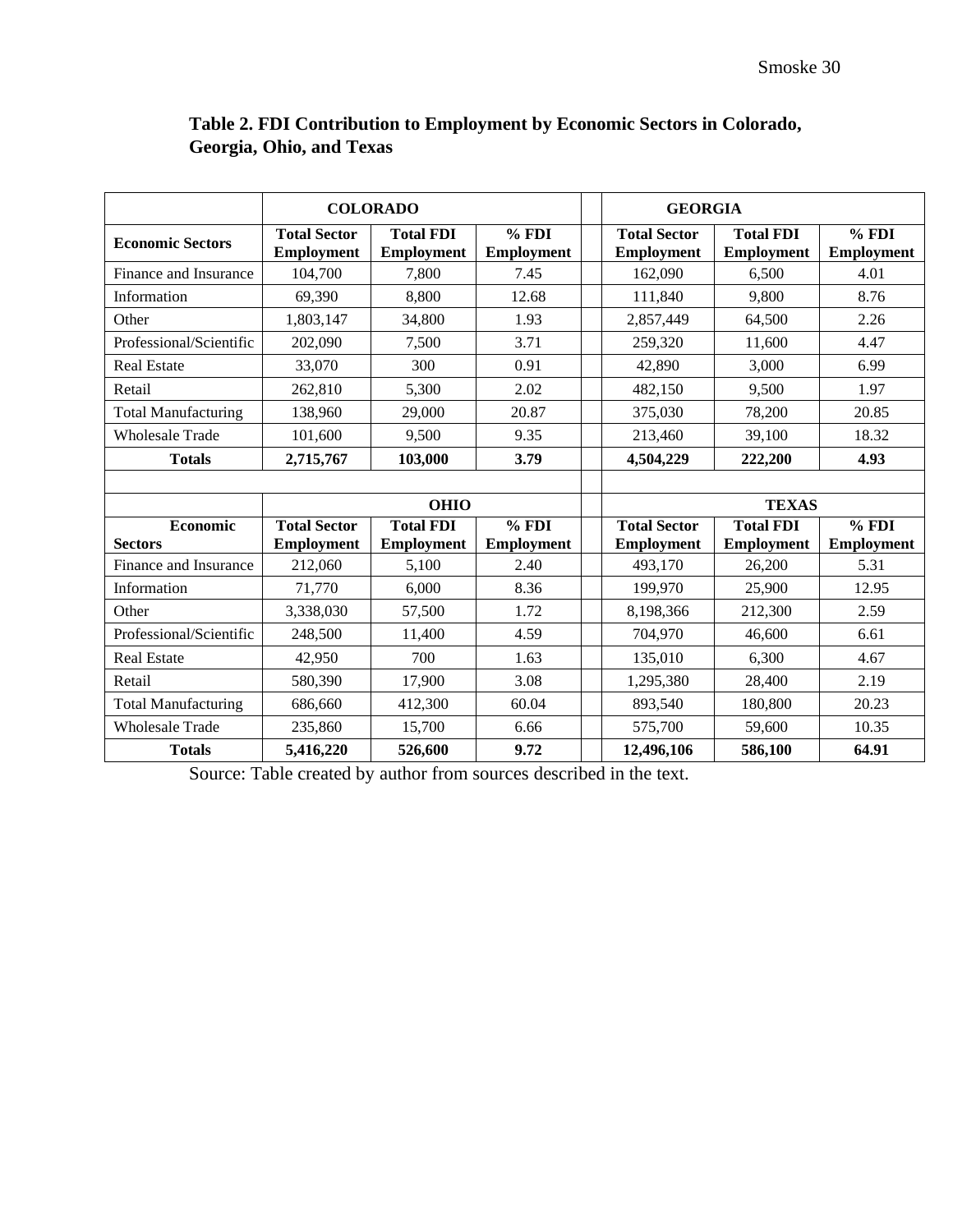|                            | <b>COLORADO</b>                          |                               |                                       |                            |
|----------------------------|------------------------------------------|-------------------------------|---------------------------------------|----------------------------|
| <b>Economic Sectors</b>    | <b>Total Sector</b><br><b>Employment</b> | % Sector<br><b>Employment</b> | <b>Total FDI</b><br><b>Employment</b> | % FDI<br><b>Employment</b> |
| Finance and Insurance      | 104,700                                  | 3.86                          | 7,800                                 | 7.45                       |
| Information                | 69,390                                   | 2.56                          | 8,800                                 | 12.68                      |
| Other                      | 1,803,147                                | 66.40                         | 34,800                                | 1.93                       |
| Professional/Scientific    | 202,090                                  | 7.44                          | 7,500                                 | 3.71                       |
| <b>Real Estate</b>         | 33,070                                   | 1.22                          | 300                                   | 0.91                       |
| Retail                     | 262,810                                  | 9.68                          | 5,300                                 | 2.02                       |
| <b>Total Manufacturing</b> | 138,960                                  | 5.12                          | 29,000                                | 20.87                      |
| <b>Wholesale Trade</b>     | 101,600                                  | 3.74                          | 9,500                                 | 9.35                       |
| <b>Totals</b>              | 2,715,767                                | 100.00                        | 103,000                               | 3.79                       |

# **Appendix 1. State Workforce and FDI Employment Profile: Colorado**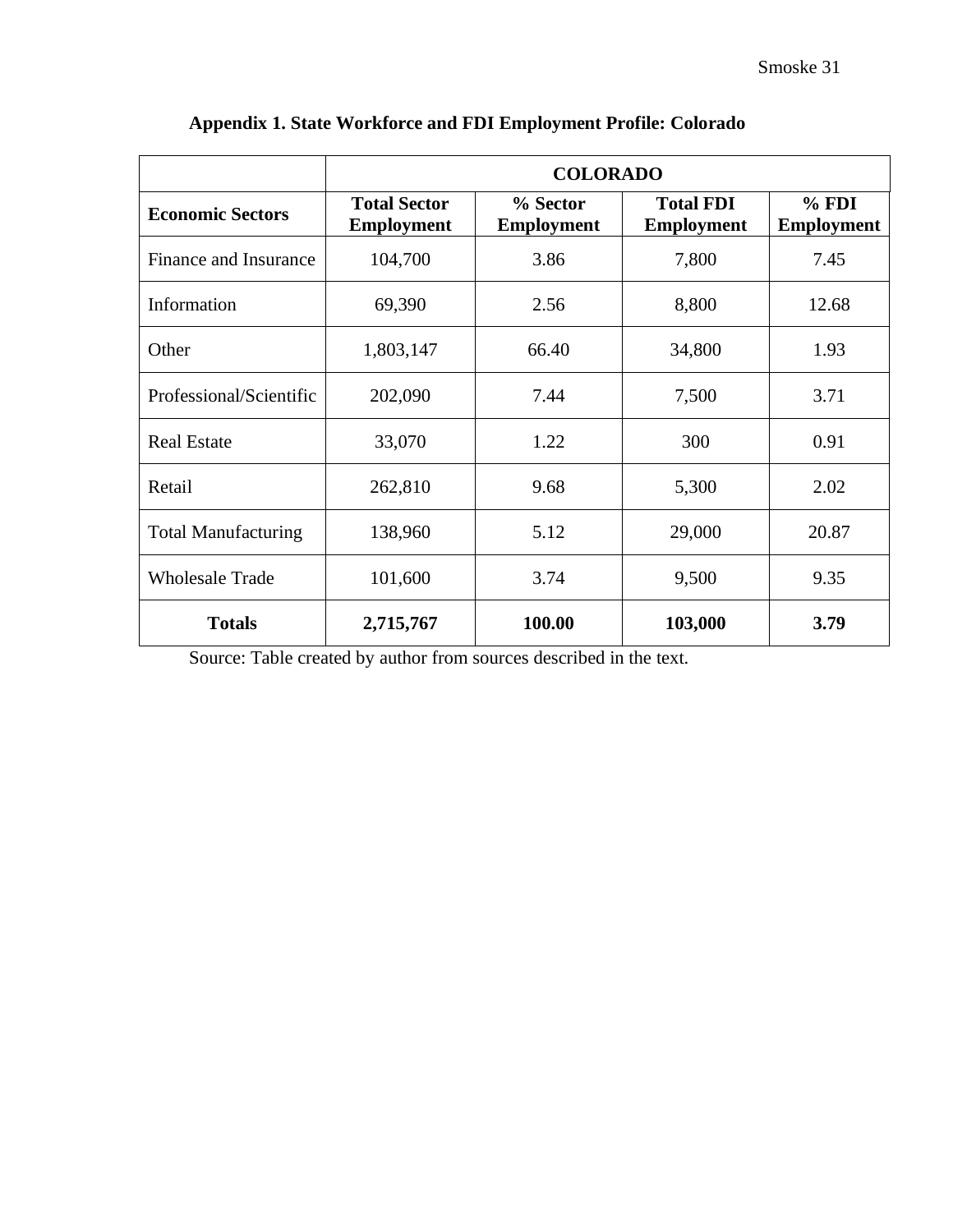|                            | <b>GEORGIA</b>                           |                               |                                       |                            |
|----------------------------|------------------------------------------|-------------------------------|---------------------------------------|----------------------------|
| <b>Economic Sectors</b>    | <b>Total Sector</b><br><b>Employment</b> | % Sector<br><b>Employment</b> | <b>Total FDI</b><br><b>Employment</b> | % FDI<br><b>Employment</b> |
| Finance and Insurance      | 162,090                                  | 3.60                          | 6,500                                 | 4.01                       |
| Information                | 111,840                                  | 2.48                          | 9,800                                 | 8.76                       |
| Other                      | 2,857,449                                | 63.44                         | 64,500                                | 2.26                       |
| Professional/Scientific    | 259,320                                  | 5.76                          | 11,600                                | 4.47                       |
| <b>Real Estate</b>         | 42,890                                   | 0.95                          | 3,000                                 | 6.99                       |
| Retail                     | 482,150                                  | 10.70                         | 9,500                                 | 1.97                       |
| <b>Total Manufacturing</b> | 375,030                                  | 8.33                          | 78,200                                | 20.85                      |
| <b>Wholesale Trade</b>     | 213,460                                  | 4.74                          | 39,100                                | 18.32                      |
| <b>Totals</b>              | 4,504,229                                | 100.00                        | 222,200                               | 4.93                       |

| Appendix 1. State Workforce and FDI Employment Profile: Georgia |  |  |
|-----------------------------------------------------------------|--|--|
|                                                                 |  |  |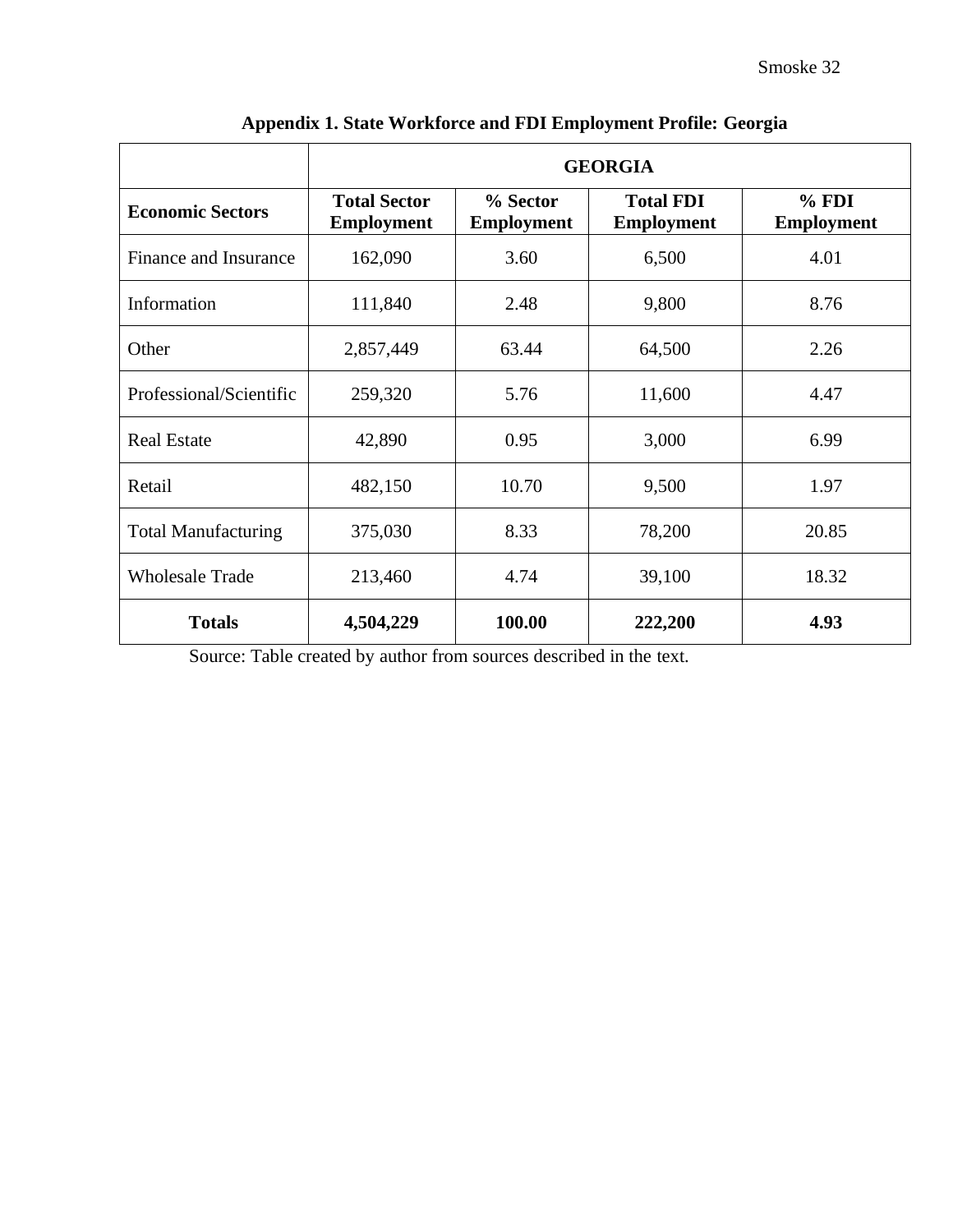|                            | <b>OHIO</b>                              |                               |                                       |                            |
|----------------------------|------------------------------------------|-------------------------------|---------------------------------------|----------------------------|
| <b>Economic Sectors</b>    | <b>Total Sector</b><br><b>Employment</b> | % Sector<br><b>Employment</b> | <b>Total FDI</b><br><b>Employment</b> | % FDI<br><b>Employment</b> |
| Finance and Insurance      | 212,060                                  | 3.92                          | 5,100                                 | 2.40                       |
| Information                | 71,770                                   | 1.33                          | 6,000                                 | 8.36                       |
| Other                      | 3,338,030                                | 61.63                         | 57,500                                | 1.72                       |
| Professional/Scientific    | 248,500                                  | 4.59                          | 11,400                                | 4.59                       |
| <b>Real Estate</b>         | 42,950                                   | 0.79                          | 700                                   | 1.63                       |
| Retail                     | 580,390                                  | 10.72                         | 17,900                                | 3.08                       |
| <b>Total Manufacturing</b> | 686,660                                  | 12.68                         | 412,300                               | 60.04                      |
| <b>Wholesale Trade</b>     | 235,860                                  | 4.35                          | 15,700                                | 6.66                       |
| <b>Totals</b>              | 5,416,220                                | 100.00                        | 526,600                               | 9.72                       |

**Appendix 1. State Workforce and FDI Employment Profile: Ohio**